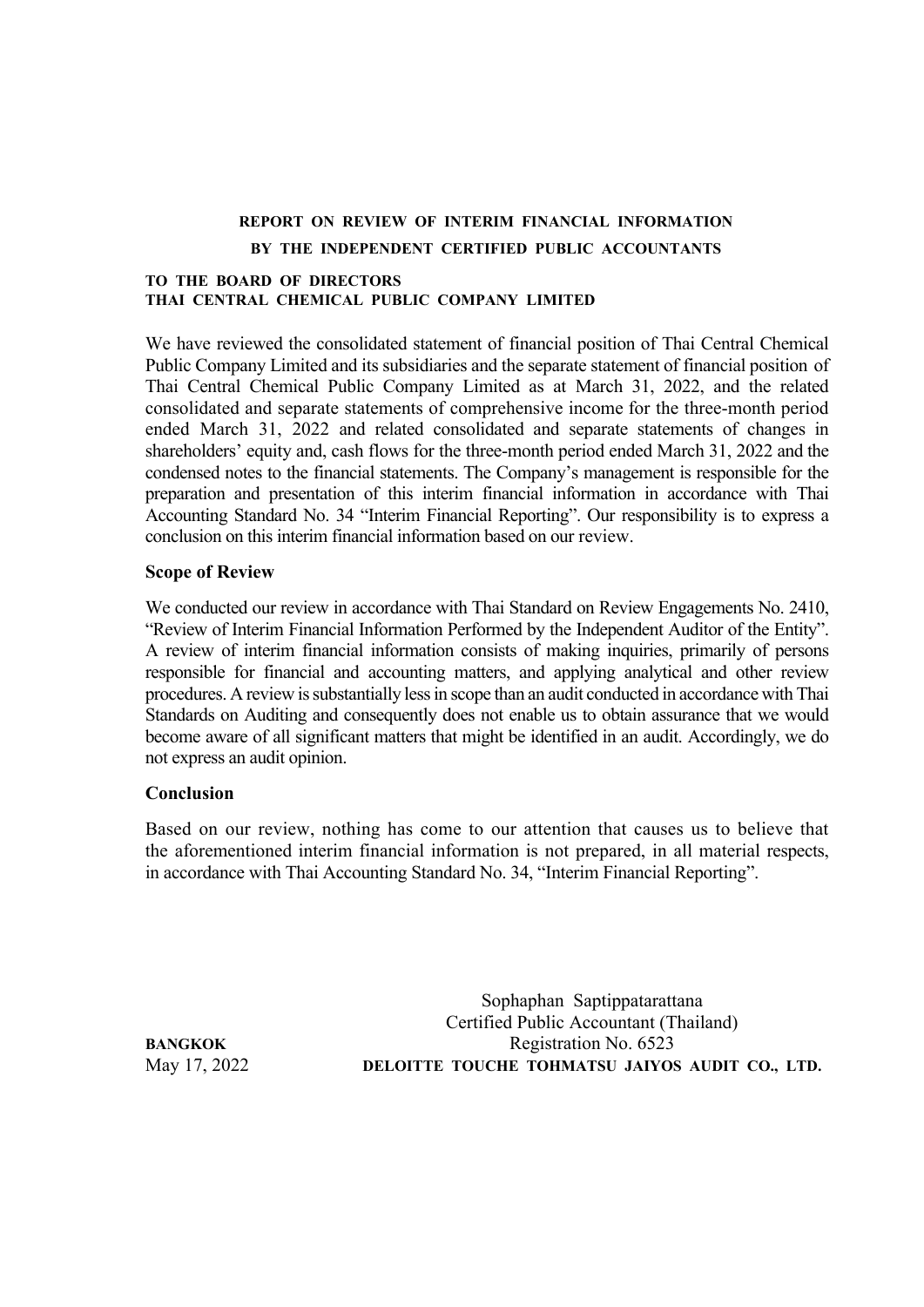#### **STATEMENT OF FINANCIAL POSITION**

## **AS AT MARCH 31, 2022**

**Unit : Thousand Baht**

|                                             | <b>Notes</b> | <b>CONSOLIDATED</b> |                             | <b>SEPARATE</b> |                             |  |
|---------------------------------------------|--------------|---------------------|-----------------------------|-----------------|-----------------------------|--|
|                                             |              |                     | <b>FINANCIAL STATEMENTS</b> |                 | <b>FINANCIAL STATEMENTS</b> |  |
|                                             |              | "Unaudited"         |                             | "Unaudited"     |                             |  |
|                                             |              | As at               | As at                       | As at           | As at                       |  |
|                                             |              | March 31,           | December 31,                | March 31,       | December 31,                |  |
|                                             |              | 2022                | 2021                        | 2022            | 2021                        |  |
| <b>ASSETS</b>                               |              |                     |                             |                 |                             |  |
| <b>CURRENT ASSETS</b>                       |              |                     |                             |                 |                             |  |
| Cash and cash equivalents                   | 4.3          | 5,901,820           | 4,504,540                   | 5,597,342       | 4,064,827                   |  |
| Trade and other current receivables         | 5.1          | 544,225             | 373,395                     | 644,445         | 565,966                     |  |
| Inventories                                 | 6            | 2,167,686           | 1,918,954                   | 1,993,049       | 1,784,579                   |  |
| Other current financial assets              | 7.1          | 2,196,749           | 3,592,013                   | 2,056,021       | 3,451,133                   |  |
| Other current assets                        |              | 1,589               | 2,079                       | 1,490           | 929                         |  |
| <b>Total Current Assets</b>                 |              | 10,812,069          | 10,390.981                  | 10,292,347      | 9,867,434                   |  |
|                                             |              |                     |                             |                 |                             |  |
| NON-CURRENT ASSETS                          |              |                     |                             |                 |                             |  |
| Investment in an associate                  | 18.1.1       | 137,019             | 136,978                     | 98,000          | 98,000                      |  |
| Investments in subsidiaries                 | 18.1.2       |                     |                             | 383,855         | 383,855                     |  |
| Investment properties                       |              | 29,213              | 29,213                      | 39,527          | 39,527                      |  |
| Property, plant and equipment               | 8            | 1,530,494           | 1,525,601                   | 1,316,855       | 1,306,276                   |  |
| Right-of-use assets                         | 9.1          | 122,852             | 126,941                     | 41,637          | 44,931                      |  |
| Other intangible assets other than goodwill |              | 545,901             | 545,901                     | 545,901         | 545,901                     |  |
| Deferred tax assets                         | 10           | 71,079              | 45,851                      | 66,259          | 41,158                      |  |
| Other non-current assets                    |              | 8,396               | 8,366                       | 6,985           | 6,985                       |  |
| <b>Total Non-current Assets</b>             |              | 2,444,954           | 2,418,851                   | 2,499,019       | 2,466,633                   |  |
| <b>TOTAL ASSETS</b>                         |              | 13,257,023          | 12,809,832                  | 12,791,366      | 12,334,067                  |  |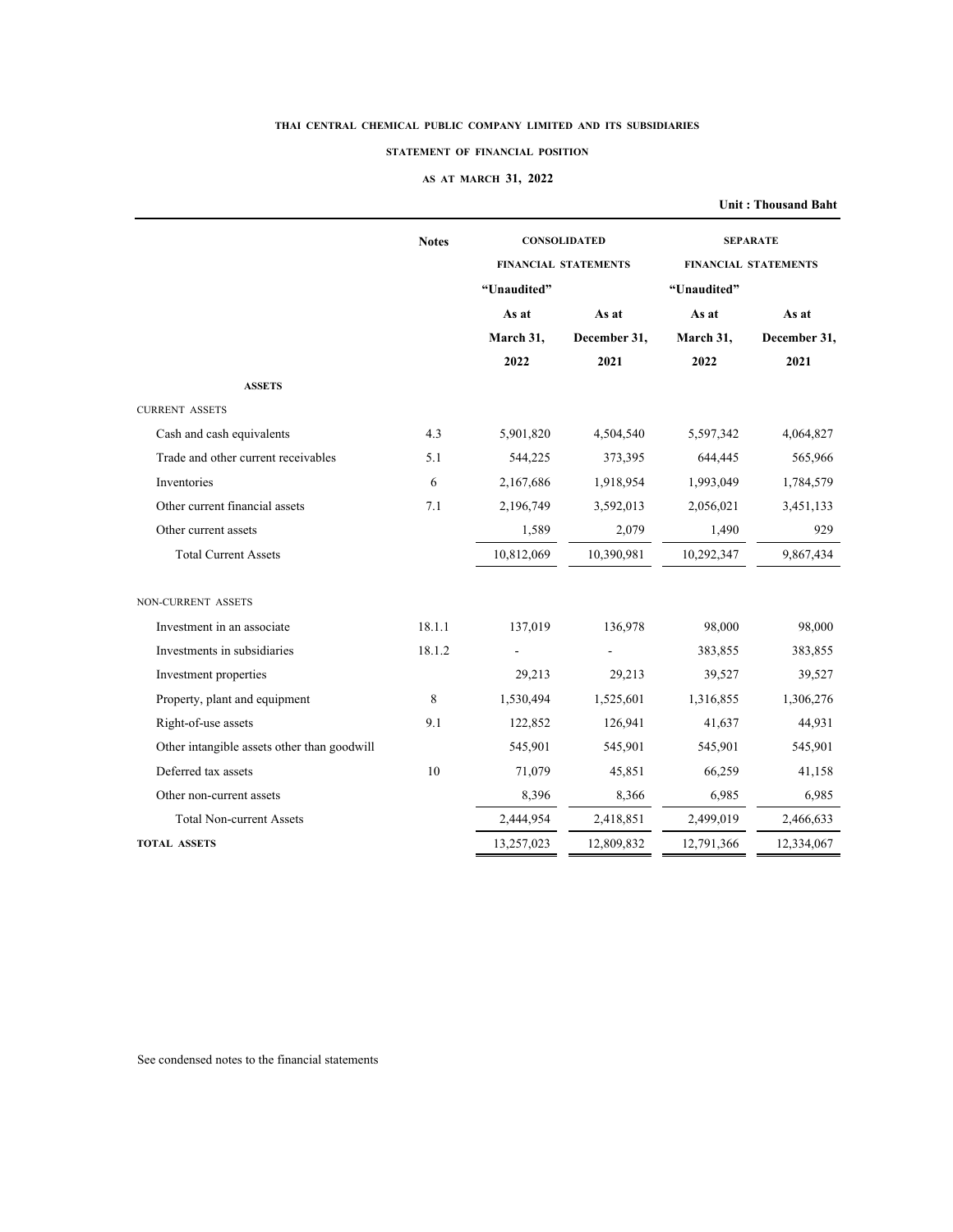## **STATEMENT OF FINANCIAL POSITION** (CONTINUED)

## **AS AT MARCH 31, 2022**

**Unit : Thousand Baht**

|                                             | <b>Notes</b> |             | <b>CONSOLIDATED</b>         | <b>SEPARATE</b> |                             |  |
|---------------------------------------------|--------------|-------------|-----------------------------|-----------------|-----------------------------|--|
|                                             |              |             | <b>FINANCIAL STATEMENTS</b> |                 | <b>FINANCIAL STATEMENTS</b> |  |
|                                             |              | "Unaudited" |                             | "Unaudited"     |                             |  |
|                                             |              | As at       | As at                       | As at           | As at                       |  |
|                                             |              | March 31,   | December 31,                | March 31,       | December 31,                |  |
|                                             |              | 2022        | 2021                        | 2022            | 2021                        |  |
| <b>LIABILITIES AND SHAREHOLDERS' EQUITY</b> |              |             |                             |                 |                             |  |
| <b>CURRENT LIABILITIES</b>                  |              |             |                             |                 |                             |  |
| Bank overdrafts and short-term borrowings   |              |             |                             |                 |                             |  |
| from financial institutions                 | 11           | 190,213     | 198,221                     |                 |                             |  |
| Trade and other current payables            | 12           | 2,260,603   | 744,323                     | 2,194,119       | 680,757                     |  |
| Current portion of lease liabilities        | 9.1          | 15,251      | 16,258                      | 13,912          | 14,821                      |  |
| Corporate income tax payable                |              | 156,832     | 147,639                     | 148,225         | 141,214                     |  |
| Current provision for employee benefits     | 14           | 15,194      | 12,960                      | 9,566           | 7,331                       |  |
| Other current financial liabilities         | 7.1          | 18,313      | 11,200                      | 18,108          | 11,137                      |  |
| Other current liabilities                   |              | 35,266      | 38,404                      | 22,247          | 23,518                      |  |
| <b>Total Current Liabilities</b>            |              | 2,691,672   | 1,169,005                   | 2,406,177       | 878,778                     |  |
| NON-CURRENT LIABILITIES                     |              |             |                             |                 |                             |  |
| Lease liabilities                           | 9.1          | 30,878      | 33,132                      | 29,129          | 31,480                      |  |
| Deferred tax liabilities                    | 10           | 116,609     | 116,609                     | 109,180         | 109,180                     |  |
| Non-current provision for employee benefits | 14           | 152,486     | 158,473                     | 135,256         | 141,583                     |  |
| Other non-current liabilities               |              | 18,488      | 17,529                      | 15,837          | 15,890                      |  |
| <b>Total Non-current Liabilities</b>        |              | 318,461     | 325,743                     | 289,402         | 298,133                     |  |
| <b>TOTAL LIABILITIES</b>                    |              | 3,010,133   | 1,494,748                   | 2,695,579       | 1,176,911                   |  |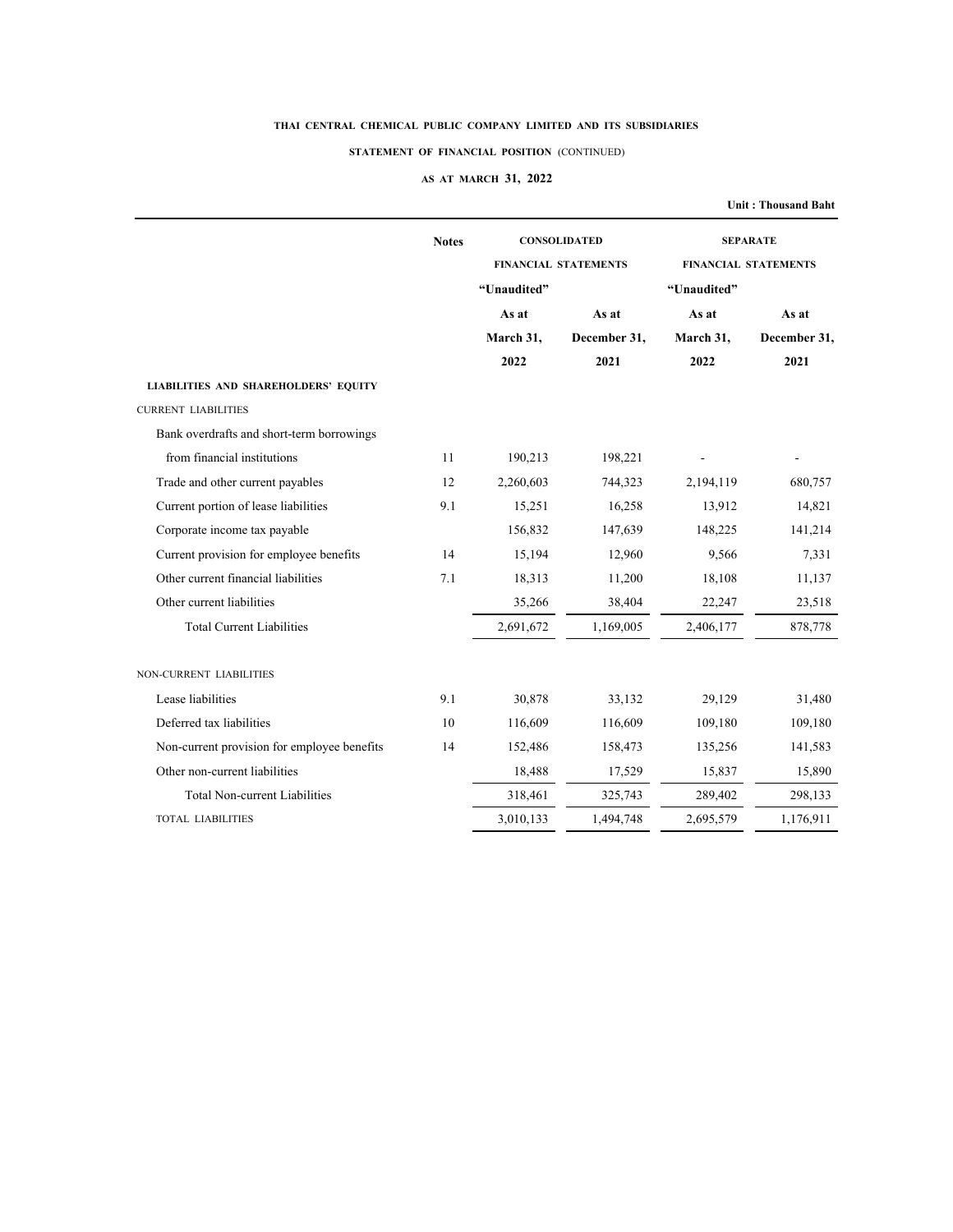### **STATEMENT OF FINANCIAL POSITION** (CONTINUED)

### **AS AT MARCH 31, 2022**

| <b>Note</b><br>"Unaudited"<br>As at<br>March 31,<br>2022<br><b>LIABILITIES AND SHAREHOLDERS' EQUITY</b><br>(CONTINUED)<br>SHAREHOLDERS' EQUITY<br>SHARE CAPITAL<br>Authorized share capital<br>584,716,118 ordinary shares of Baht 3 each<br>1,754,148<br>Issued and paid-up share capital<br>584,714,068 ordinary shares of Baht 3 each,<br>fully paid<br>1,754,142<br>DISCOUNT ON ORDINARY SHARES<br>(43,570)<br><b>RETAINED EARNINGS</b><br>Appropriated<br>Legal reserve<br>175,415<br>Unappropriated<br>8,301,249<br>(45,972)<br>OTHER COMPONENTS OF SHAREHOLDERS' EQUITY<br>TOTAL ATTRIBUTIONS TO OWNERS OF THE PARENT<br>10,141,264<br>NON-CONTROLLING INTERESTS<br>105,626<br>10,246,890<br>TOTAL SHAREHOLDERS' EQUITY |                      |                             | <b>Unit: Thousand Baht</b> |  |
|--------------------------------------------------------------------------------------------------------------------------------------------------------------------------------------------------------------------------------------------------------------------------------------------------------------------------------------------------------------------------------------------------------------------------------------------------------------------------------------------------------------------------------------------------------------------------------------------------------------------------------------------------------------------------------------------------------------------------------|----------------------|-----------------------------|----------------------------|--|
|                                                                                                                                                                                                                                                                                                                                                                                                                                                                                                                                                                                                                                                                                                                                | <b>CONSOLIDATED</b>  |                             | <b>SEPARATE</b>            |  |
|                                                                                                                                                                                                                                                                                                                                                                                                                                                                                                                                                                                                                                                                                                                                | FINANCIAL STATEMENTS | <b>FINANCIAL STATEMENTS</b> |                            |  |
|                                                                                                                                                                                                                                                                                                                                                                                                                                                                                                                                                                                                                                                                                                                                |                      | "Unaudited"                 |                            |  |
|                                                                                                                                                                                                                                                                                                                                                                                                                                                                                                                                                                                                                                                                                                                                | As at                | As at                       | As at                      |  |
|                                                                                                                                                                                                                                                                                                                                                                                                                                                                                                                                                                                                                                                                                                                                | December 31,         | March 31,                   | December 31,               |  |
|                                                                                                                                                                                                                                                                                                                                                                                                                                                                                                                                                                                                                                                                                                                                | 2021                 | 2022                        | 2021                       |  |
|                                                                                                                                                                                                                                                                                                                                                                                                                                                                                                                                                                                                                                                                                                                                |                      |                             |                            |  |
|                                                                                                                                                                                                                                                                                                                                                                                                                                                                                                                                                                                                                                                                                                                                |                      |                             |                            |  |
|                                                                                                                                                                                                                                                                                                                                                                                                                                                                                                                                                                                                                                                                                                                                |                      |                             |                            |  |
|                                                                                                                                                                                                                                                                                                                                                                                                                                                                                                                                                                                                                                                                                                                                |                      |                             |                            |  |
|                                                                                                                                                                                                                                                                                                                                                                                                                                                                                                                                                                                                                                                                                                                                |                      |                             |                            |  |
|                                                                                                                                                                                                                                                                                                                                                                                                                                                                                                                                                                                                                                                                                                                                | 1,754,148            | 1,754,148                   | 1,754,148                  |  |
|                                                                                                                                                                                                                                                                                                                                                                                                                                                                                                                                                                                                                                                                                                                                |                      |                             |                            |  |
|                                                                                                                                                                                                                                                                                                                                                                                                                                                                                                                                                                                                                                                                                                                                |                      |                             |                            |  |
|                                                                                                                                                                                                                                                                                                                                                                                                                                                                                                                                                                                                                                                                                                                                | 1,754,142            | 1,754,142                   | 1,754,142                  |  |
|                                                                                                                                                                                                                                                                                                                                                                                                                                                                                                                                                                                                                                                                                                                                | (43,570)             | (43,570)                    | (43,570)                   |  |
|                                                                                                                                                                                                                                                                                                                                                                                                                                                                                                                                                                                                                                                                                                                                |                      |                             |                            |  |
|                                                                                                                                                                                                                                                                                                                                                                                                                                                                                                                                                                                                                                                                                                                                |                      |                             |                            |  |
|                                                                                                                                                                                                                                                                                                                                                                                                                                                                                                                                                                                                                                                                                                                                | 175,415              | 175,415                     | 175,415                    |  |
|                                                                                                                                                                                                                                                                                                                                                                                                                                                                                                                                                                                                                                                                                                                                | 9,375,981            | 8,209,800                   | 9,271,169                  |  |
|                                                                                                                                                                                                                                                                                                                                                                                                                                                                                                                                                                                                                                                                                                                                | (46, 726)            |                             |                            |  |
|                                                                                                                                                                                                                                                                                                                                                                                                                                                                                                                                                                                                                                                                                                                                | 11,215,242           | 10,095,787                  | 11,157,156                 |  |
|                                                                                                                                                                                                                                                                                                                                                                                                                                                                                                                                                                                                                                                                                                                                | 99,842               |                             |                            |  |
|                                                                                                                                                                                                                                                                                                                                                                                                                                                                                                                                                                                                                                                                                                                                | 11,315,084           | 10,095,787                  | 11,157,156                 |  |
| TOTAL LIABILITIES AND SHAREHOLDERS' EQUITY<br>13,257,023                                                                                                                                                                                                                                                                                                                                                                                                                                                                                                                                                                                                                                                                       | 12,809,832           | 12,791,366                  | 12,334,067                 |  |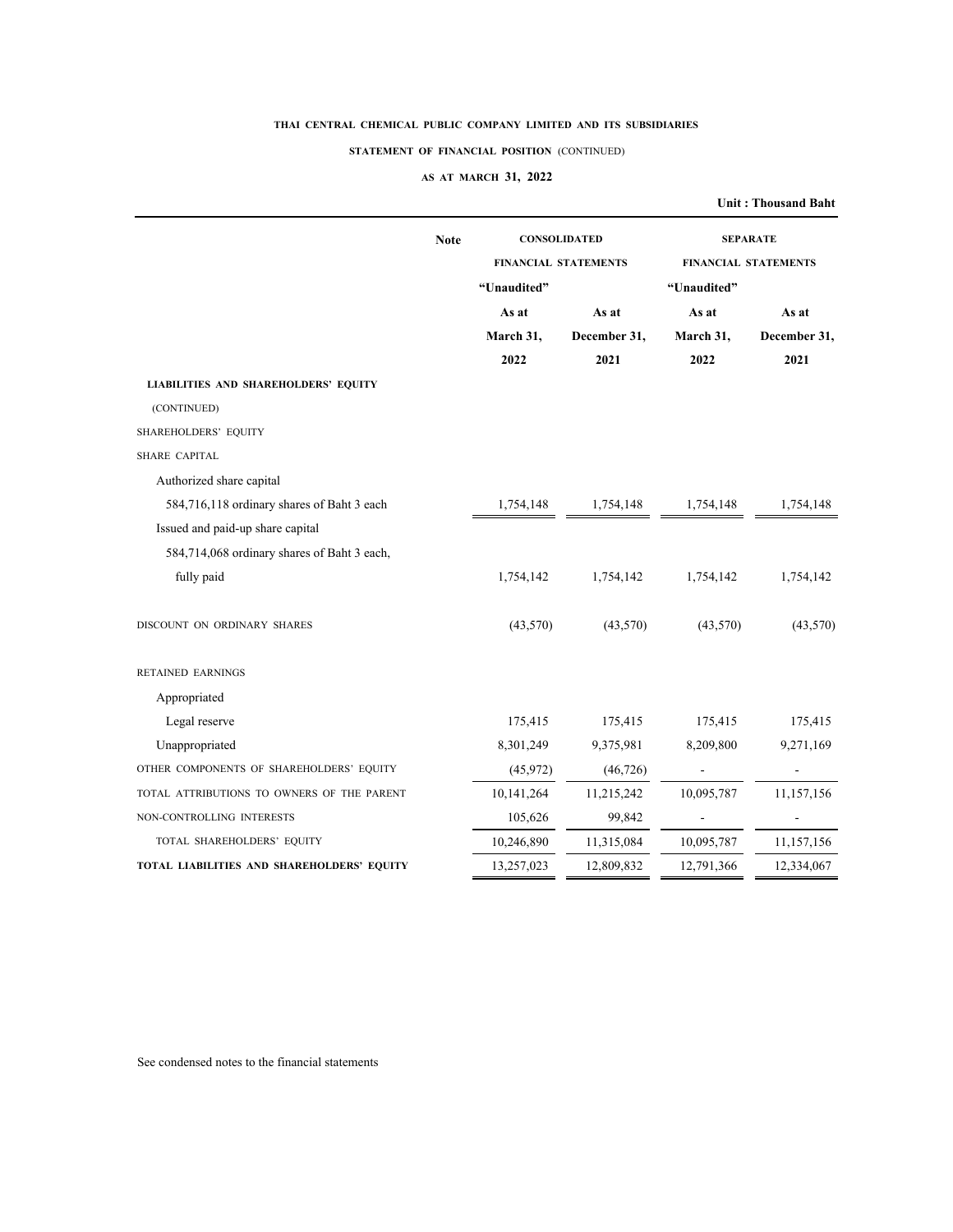#### **STATEMENT OF COMPREHENSIVE INCOME**

### **FOR THE THREE-MONTH PERIOD ENDED MARCH 31, 2022**

**"UNAUDITED"**

|                                                 |              |                             |             |                             | <b>Unit: Thousand Baht</b> |  |
|-------------------------------------------------|--------------|-----------------------------|-------------|-----------------------------|----------------------------|--|
|                                                 | <b>Notes</b> | <b>CONSOLIDATED</b>         |             | <b>SEPARATE</b>             |                            |  |
|                                                 |              | <b>FINANCIAL STATEMENTS</b> |             | <b>FINANCIAL STATEMENTS</b> |                            |  |
|                                                 |              | 2022                        | 2021        | 2022                        | 2021                       |  |
| Revenues from sales                             |              | 1,571,212                   | 1,837,695   | 1,492,217                   | 1,757,214                  |  |
| Revenues from services                          |              | 32,913                      | 30,936      |                             |                            |  |
| Cost of sales of goods                          |              | (1,535,718)                 | (1,394,532) | (1,501,328)                 | (1,329,986)                |  |
| Cost of rendering of services                   |              | (9, 714)                    | (9,320)     |                             |                            |  |
| Gross profit (loss)                             |              | 58,693                      | 464,779     | (9,111)                     | 427,228                    |  |
| Interest revenue                                |              | 5,521                       | 7,008       | 5,121                       | 6,767                      |  |
| Other income                                    | 15           | 6,118                       | 59,382      | 9,943                       | 87,202                     |  |
| <b>Profit before expenses</b>                   |              | 70,332                      | 531,169     | 5,953                       | 521,197                    |  |
| Selling expenses                                |              | (32, 774)                   | (44, 942)   | (21, 534)                   | (33, 723)                  |  |
| Administrative expenses                         |              | (72, 818)                   | (71,100)    | (51, 846)                   | (50, 479)                  |  |
| Managements' remuneration                       | 18.2.2       | (10, 174)                   | (9,680)     | (10, 132)                   | (9,188)                    |  |
| Other expense                                   |              | (39,770)                    |             | (7,077)                     |                            |  |
| Total expenses                                  |              | (155, 536)                  | (125, 722)  | (90, 589)                   | (93,390)                   |  |
| Profit (loss) from operating activities         |              | (85,204)                    | 405,447     | (84, 636)                   | 427,807                    |  |
| Finance costs                                   |              | (4,289)                     | (999)       | (432)                       | (574)                      |  |
| Share of profit from investment in an associate | 18.1.1       | 41                          | 47          |                             |                            |  |
| PROFIT (LOSS) BEFORE INCOME TAX EXPENSE         |              | (89, 452)                   | 404,495     | (85,068)                    | 427,233                    |  |
| INCOME TAX REVENUE (EXPENSE)                    | 10           | 14,518                      | (82,780)    | 17,713                      | (80,092)                   |  |
| PROFIT (LOSS) FOR THE PERIOD                    |              | (74, 934)                   | 321,715     | (67, 355)                   | 347,141                    |  |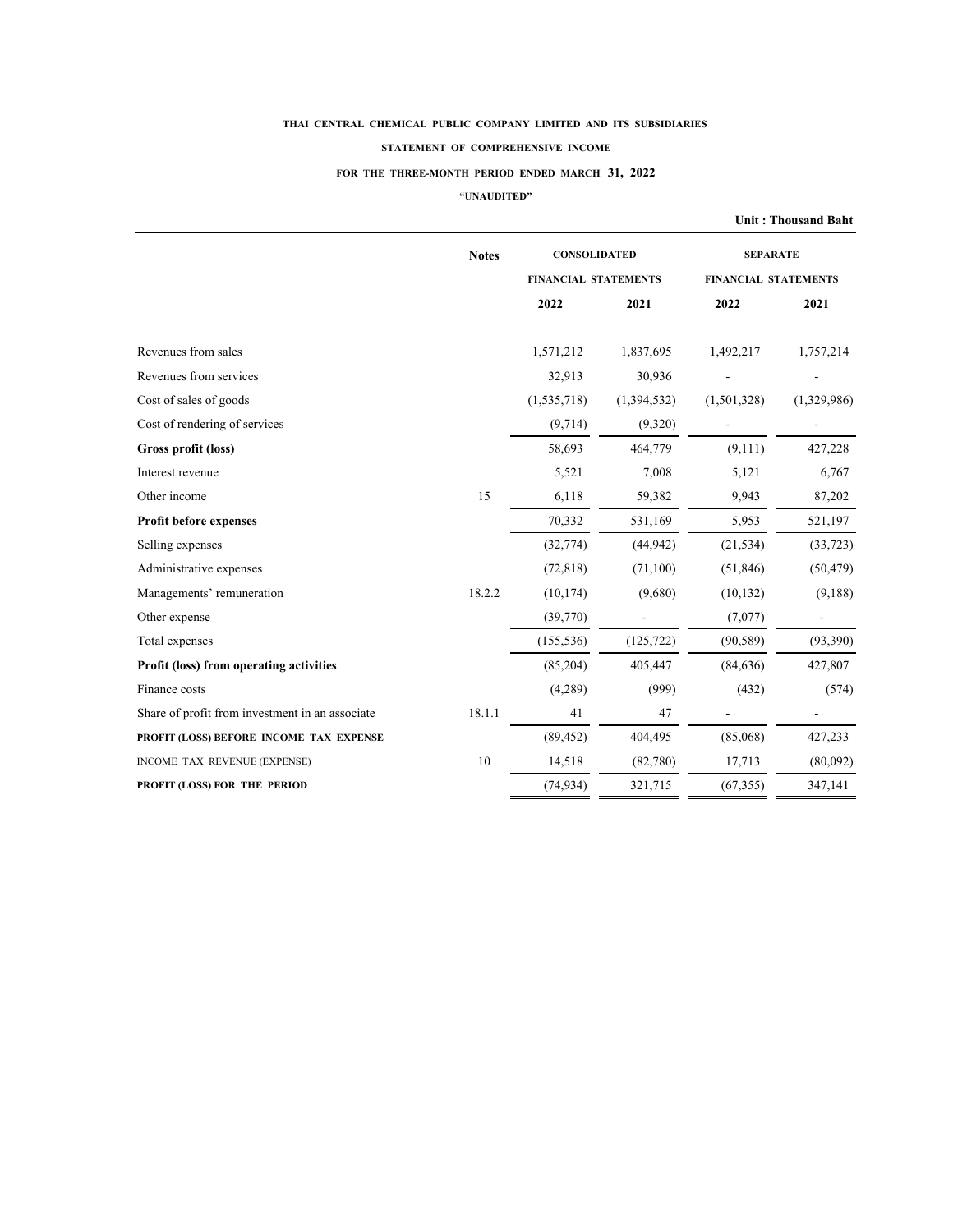#### **STATEMENT OF COMPREHENSIVE INCOME** (CONTINUED)

### **FOR THE THREE-MONTH PERIOD ENDED MARCH 31, 2022**

### **"UNAUDITED"**

|                                                   |                        |                             |         |                             | <b>Unit: Thousand Baht</b> |
|---------------------------------------------------|------------------------|-----------------------------|---------|-----------------------------|----------------------------|
|                                                   | <b>Note</b>            | <b>CONSOLIDATED</b>         |         | <b>SEPARATE</b>             |                            |
|                                                   |                        | <b>FINANCIAL STATEMENTS</b> |         | <b>FINANCIAL STATEMENTS</b> |                            |
|                                                   |                        | 2022                        | 2021    | 2022                        | 2021                       |
| OTHER COMPREHENSIVE INCOME (LOSS)                 |                        |                             |         |                             |                            |
| Item that will be reclassified subsequently       |                        |                             |         |                             |                            |
| to profit or loss                                 |                        |                             |         |                             |                            |
| Exchange differences on translation of            |                        |                             |         |                             |                            |
| financial statements of a foreign subsidiary      |                        | 754                         | 5,634   |                             |                            |
| TOTAL COMPREHENSIVE INCOME (LOSS) FOR THE PERIOD  |                        | (74, 180)                   | 327,349 | (67, 355)                   | 347,141                    |
| PROFIT (LOSS) ATTRIBUTABLE TO                     |                        |                             |         |                             |                            |
| Owners of the parent                              |                        | (80, 718)                   | 316,506 |                             |                            |
| Non-controlling interests                         |                        | 5,784                       | 5,209   |                             |                            |
|                                                   |                        | (74, 934)                   | 321,715 |                             |                            |
| TOTAL COMPREHENSIVE INCOME (LOSS) ATTRIBUTABLE TO |                        |                             |         |                             |                            |
| Owners of the parent                              |                        | (79,964)                    | 322,140 |                             |                            |
| Non-controlling interests                         |                        | 5,784                       | 5,209   |                             |                            |
|                                                   |                        | (74, 180)                   | 327,349 |                             |                            |
|                                                   |                        |                             |         |                             |                            |
| <b>BASIC EARNING (LOSS) PER SHARE</b>             | <b>BAHT</b>            | (0.14)                      | 0.54    | (0.12)                      | 0.59                       |
| WEIGHTED AVERAGE NUMBER                           |                        |                             |         |                             |                            |
| OF ORDINARY SHARES                                | <b>THOUSAND SHARES</b> | 584,714                     | 584,714 | 584,714                     | 584,714                    |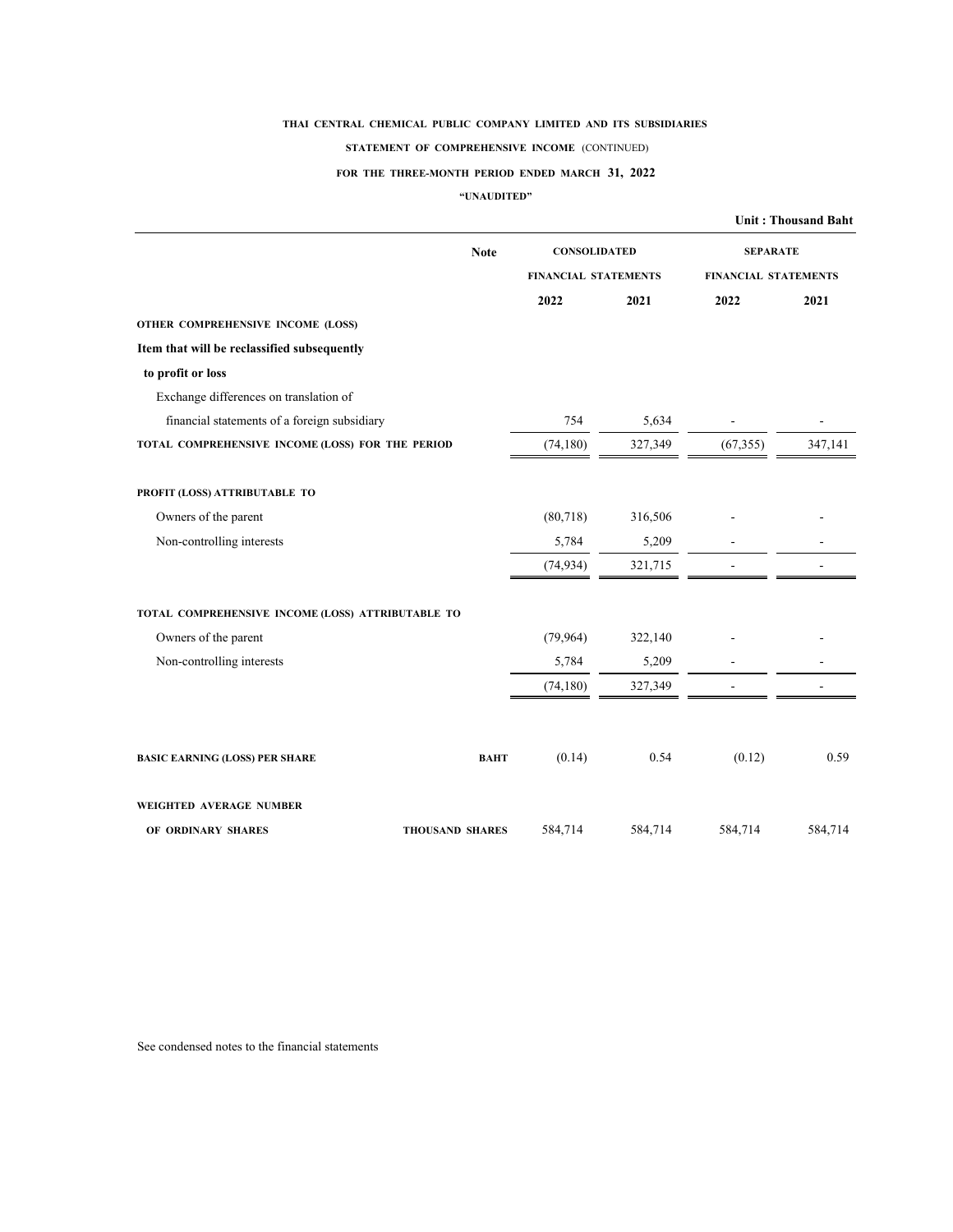#### **STATEMENT OF CHANGES IN SHAREHOLDERS' EQUITY**

#### **CONSOLIDATED FINANCIAL STATEMENTS**

#### **FOR THE THREE-MONTH PERIOD ENDED MARCH 31, 2022**

#### **"UNAUDITED"**

#### **Unit : Thousand Baht**

|                                                        | <b>Note</b> |                          | Attributions to owners of the parent |               |                          |                                          | <b>Total</b>             | Non-                     | Total         |
|--------------------------------------------------------|-------------|--------------------------|--------------------------------------|---------------|--------------------------|------------------------------------------|--------------------------|--------------------------|---------------|
|                                                        |             | <b>Issued and</b>        | <b>Discount on</b>                   |               | <b>Retained earnings</b> | Other components of shareholders' equity | attributions to          | controlling              | shareholders' |
|                                                        |             | paid-up                  | ordinary                             | Appropriated  | Unappropriated           | <b>Exchange differences</b>              | owners of                | interests                | equity        |
|                                                        |             | share capital            | shares                               | Legal reserve |                          | on translation of                        | the parent               |                          |               |
|                                                        |             |                          |                                      |               |                          | financial statements                     |                          |                          |               |
|                                                        |             |                          |                                      |               |                          | of a foreign subsidiary                  |                          |                          |               |
| Beginning balances as at January 1, 2021               |             | 1,754,142                | (43,570)                             | 175,415       | 8,846,011                | (59,318)                                 | 10,672,680               | 93,542                   | 10,766,222    |
| Dividends paid                                         | 17          | $\overline{\phantom{a}}$ |                                      | ٠             | (1,052,485)              | ٠                                        | (1,052,485)              | $\overline{\phantom{a}}$ | (1,052,485)   |
| Dividends to non-controlling interests of subsidiaries | 17          |                          |                                      |               | ٠                        | $\overline{\phantom{0}}$                 | $\overline{\phantom{0}}$ | (17,763)                 | (17,763)      |
| Total comprehensive income for the period              |             |                          |                                      |               | 316,506                  | 5,634                                    | 322,140                  | 5,209                    | 327,349       |
| Ending balances as at March 31, 2021                   |             | 1,754,142                | (43,570)                             | 175,415       | 8,110,032                | (53, 684)                                | 9,942,335                | 80,988                   | 10,023,323    |
| Beginning balances as at January 1, 2022               |             | 1,754,142                | (43,570)                             | 175,415       | 9,375,981                | (46, 726)                                | 11,215,242               | 99,842                   | 11,315,084    |
| Dividends paid                                         | 17          |                          |                                      |               | (994, 014)               |                                          | (994, 014)               | $\overline{\phantom{a}}$ | (994, 014)    |
| Total comprehensive income (loss) for the period       |             |                          |                                      |               | (80,718)                 | 754                                      | (79, 964)                | 5,784                    | (74, 180)     |
| Ending balances as at March 31, 2022                   |             | 1,754,142                | (43,570)                             | 175,415       | 8,301,249                | (45, 972)                                | 10,141,264               | 105,626                  | 10,246,890    |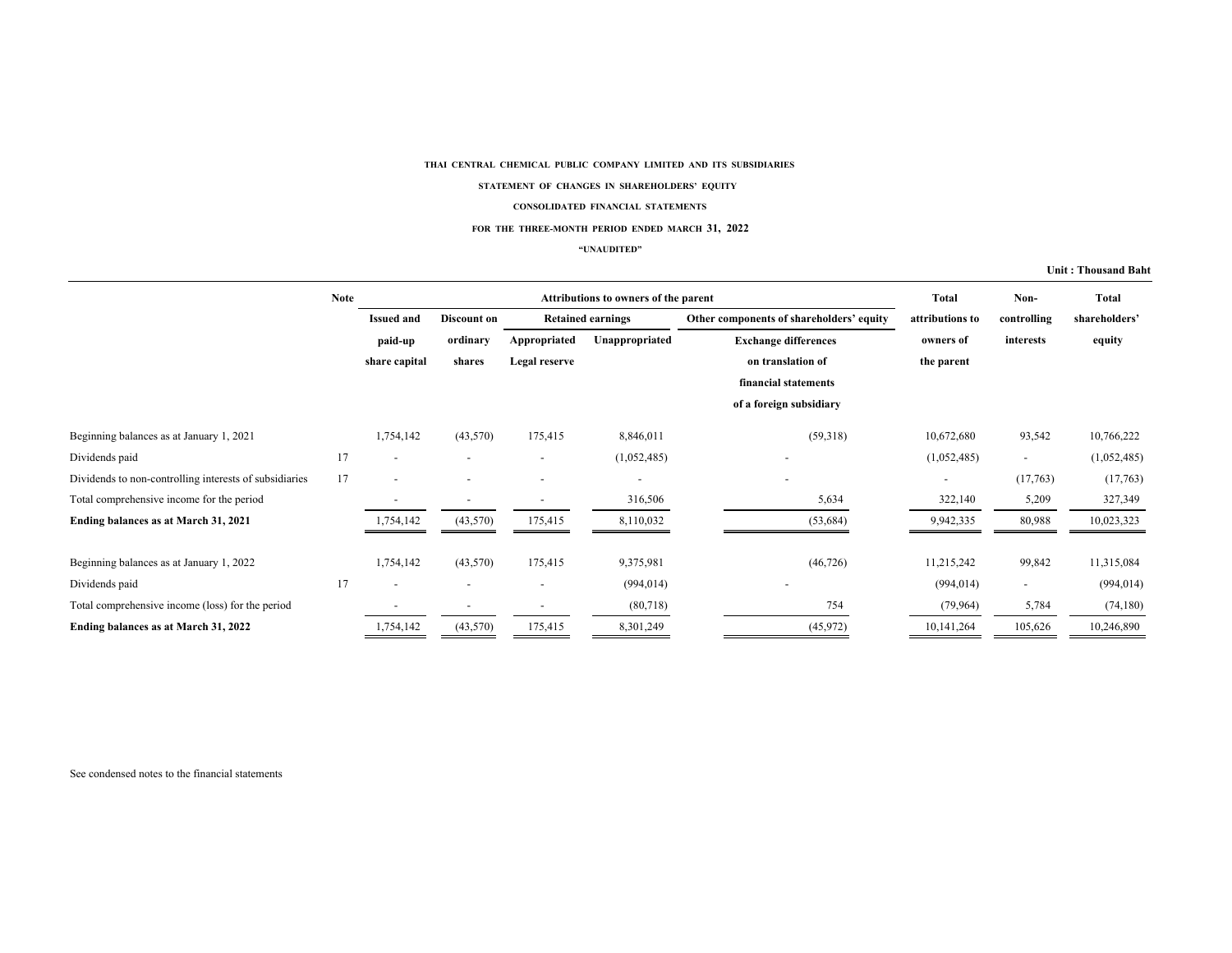#### **STATEMENT OF CHANGES IN SHAREHOLDERS' EQUITY**

#### **SEPARATE FINANCIAL STATEMENTS**

#### **FOR THE THREE-MONTH PERIOD ENDED MARCH 31, 2022**

#### **"UNAUDITED"**

#### **Unit : Thousand Baht**

|                                           | <b>Note</b> | <b>Issued and</b>        | Discount on              | <b>Retained earnings</b> |                | <b>Total</b>  |
|-------------------------------------------|-------------|--------------------------|--------------------------|--------------------------|----------------|---------------|
|                                           |             | paid-up                  | ordinary                 | Appropriated             | Unappropriated | shareholders' |
|                                           |             | share capital            | shares                   | Legal reserve            |                | equity        |
| Beginning balances as at January 1, 2021  |             | 1,754,142                | (43,570)                 | 175,415                  | 8,872,359      | 10,758,346    |
| Dividends paid                            | 17          | $\overline{\phantom{a}}$ | $\overline{\phantom{a}}$ | $\overline{\phantom{a}}$ | (1,052,485)    | (1,052,485)   |
| Total comprehensive income for the period |             | $\overline{\phantom{a}}$ | ۰                        |                          | 347,141        | 347,141       |
| Ending balances as at March 31, 2021      |             | 1,754,142                | (43,570)                 | 175,415                  | 8,167,015      | 10,053,002    |
| Beginning balances as at January 1, 2022  |             | 1,754,142                | (43,570)                 | 175,415                  | 9,271,169      | 11,157,156    |
| Dividends paid                            | 17          | $\overline{\phantom{a}}$ | $\overline{\phantom{a}}$ | $\overline{\phantom{a}}$ | (994, 014)     | (994, 014)    |
| Total comprehensive loss for the period   |             | $\overline{\phantom{a}}$ | $\overline{\phantom{a}}$ | $\overline{\phantom{a}}$ | (67,355)       | (67, 355)     |
| Ending balances as at March 31, 2022      |             | 1,754,142                | (43,570)                 | 175,415                  | 8,209,800      | 10,095,787    |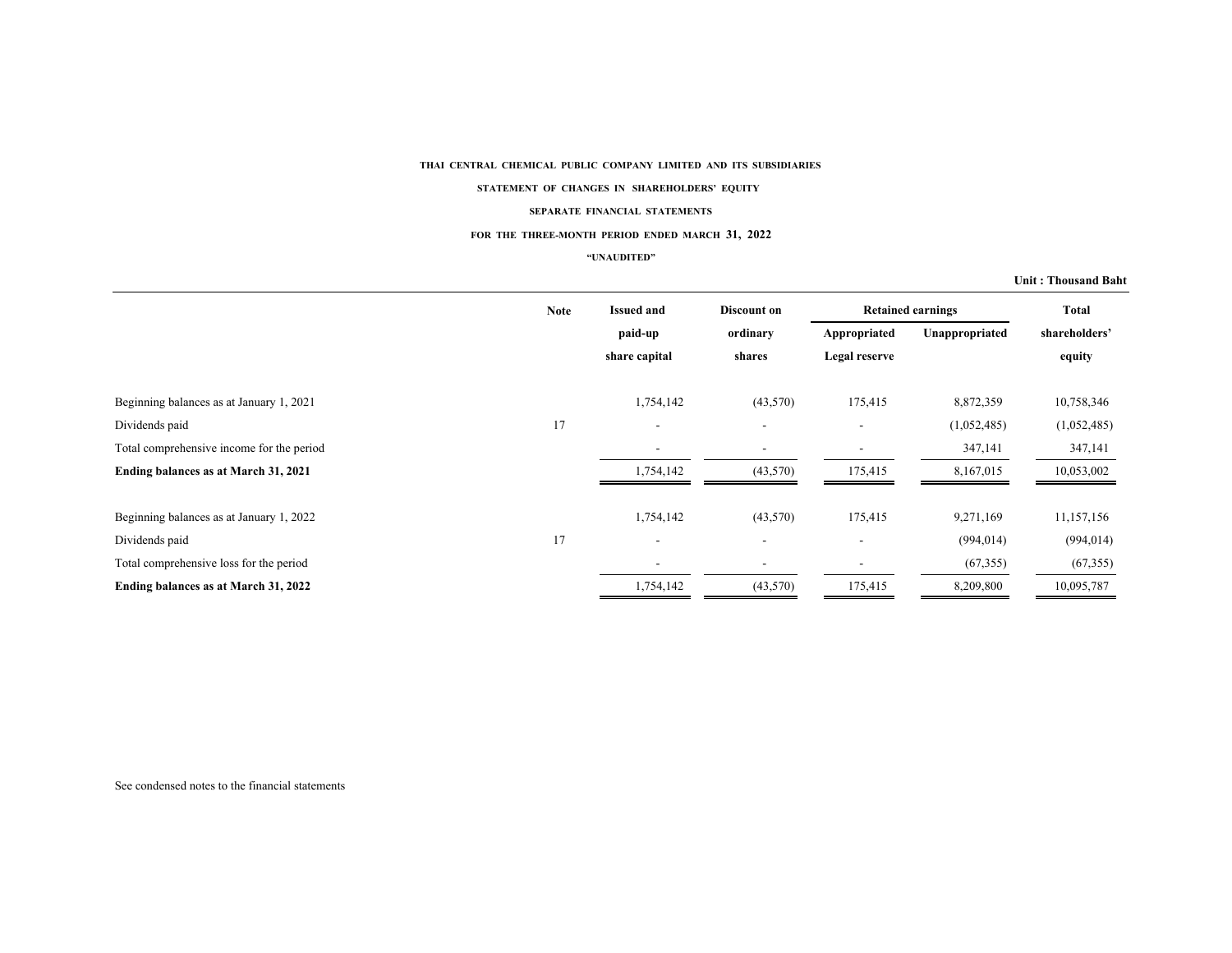#### **STATEMENT OF CASH FLOWS**

### **FOR THE THREE-MONTH PERIOD ENDED MARCH 31, 2022**

### **"UNAUDITED"**

|                                                        |             |                             |            |                      | <b>Unit: Thousand Baht</b> |
|--------------------------------------------------------|-------------|-----------------------------|------------|----------------------|----------------------------|
|                                                        | <b>Note</b> | <b>CONSOLIDATED</b>         |            | <b>SEPARATE</b>      |                            |
|                                                        |             | <b>FINANCIAL STATEMENTS</b> |            | FINANCIAL STATEMENTS |                            |
|                                                        |             | 2022                        | 2021       | 2022                 | 2021                       |
| CASH FLOWS FROM OPERATING ACTIVITIES                   |             |                             |            |                      |                            |
| Profit (loss) for the period                           |             | (74, 934)                   | 321,715    | (67,355)             | 347,141                    |
| Adjusted by                                            |             |                             |            |                      |                            |
| Income tax expense (revenue)                           |             | (14,518)                    | 82,780     | (17,713)             | 80,092                     |
| Expected credit loss                                   |             | 895                         | 1,209      | 812                  | 1,343                      |
| Loss for diminution in value of inventories (Reversal) |             | 117,732                     | (624)      | 117,756              | (661)                      |
| Depreciation and amortization                          |             | 68,756                      | 68,316     | 60,898               | 60,652                     |
| Gain on sales of property, plant and equipment         |             | (1,588)                     | (440)      | (1,006)              | (440)                      |
| Employee benefit obligations expense                   |             | 3,578                       | 3,505      | 3,239                | 3,067                      |
| Share of profit from investment in an associate        |             | (41)                        | (47)       |                      |                            |
| Unrealized (gain) loss on exchange rate                |             | 5,035                       | (38, 717)  | 2,907                | (37, 741)                  |
| Dividend income                                        |             |                             |            |                      | (21, 487)                  |
| Interest income                                        |             | (5,521)                     | (7,008)    | (5, 121)             | (6,767)                    |
| Finance costs                                          |             | 4,289                       | 999        | 432                  | 574                        |
| Total adjustments from reconciliation of gain balances |             | 103,683                     | 431,688    | 94,849               | 425,773                    |
| Changes in operating assets and liabilities            |             |                             |            |                      |                            |
| Operating assets (increase) decrease                   |             |                             |            |                      |                            |
| Trade and other current receivables                    |             | (171, 406)                  | 36,564     | (79, 140)            | (14, 807)                  |
| Inventories                                            |             | (366, 464)                  | (858, 107) | (326, 226)           | (845, 975)                 |
| Other current assets                                   |             | 490                         | (389)      | (561)                | (399)                      |
| Other non-current assets                               |             | (30)                        | (56)       |                      | (1)                        |
| Operating liabilities increase (decrease)              |             |                             |            |                      |                            |
| Trade and other current payables                       |             | 530,882                     | 494,088    | 528,110              | 458,515                    |
| Other current liabilities                              |             | (3, 138)                    | 807        | (1,271)              | 1,299                      |
| Other non-current liabilities                          |             | 959                         | 841        | (53)                 | 39                         |
| Cash paid for employee benefit obligations             |             | (7,331)                     | (7, 599)   | (7, 331)             | (3,998)                    |
| Net cash provided by operations                        |             | 87,645                      | 97,837     | 208,377              | 20,446                     |
| Cash paid for income tax                               |             | (1,517)                     | (1, 563)   | (379)                | (456)                      |
| Net cash provided by operating activities              |             | 86,128                      | 96,274     | 207,998              | 19.990                     |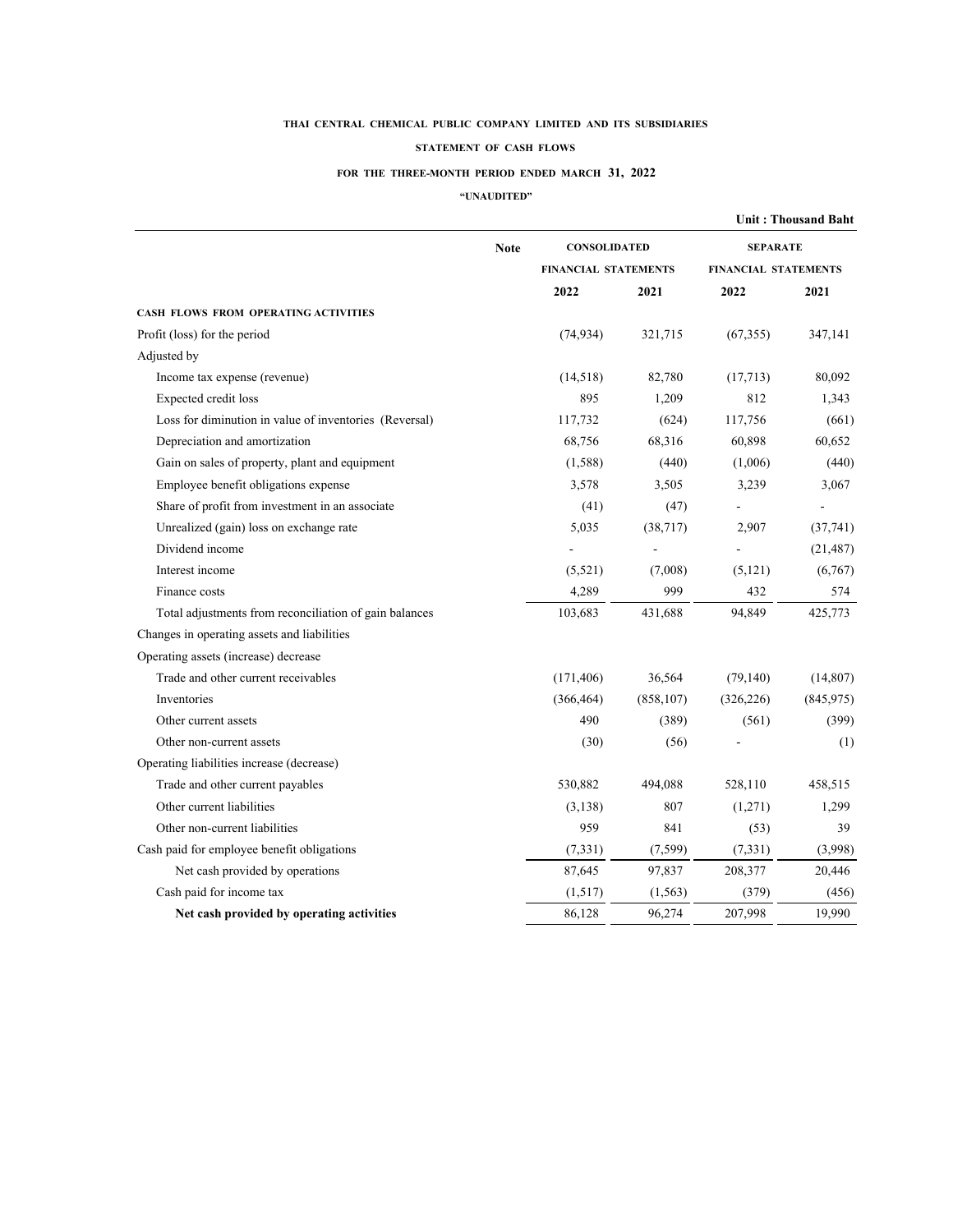#### **STATEMENT OF CASH FLOWS** (CONTINUED)

### **FOR THE THREE-MONTH PERIOD ENDED MARCH 31, 2022**

### **"UNAUDITED"**

|                                                              |             |                             |           |                             | <b>Unit: Thousand Baht</b> |
|--------------------------------------------------------------|-------------|-----------------------------|-----------|-----------------------------|----------------------------|
|                                                              | <b>Note</b> | <b>CONSOLIDATED</b>         |           | <b>SEPARATE</b>             |                            |
|                                                              |             | <b>FINANCIAL STATEMENTS</b> |           | <b>FINANCIAL STATEMENTS</b> |                            |
|                                                              |             | 2022                        | 2021      | 2022                        | 2021                       |
| <b>CASH FLOWS FROM INVESTING ACTIVITIES</b>                  |             |                             |           |                             |                            |
| Decrease in time deposits                                    |             | 1,400,000                   | 2,310,712 | 1,400,000                   | 2,300,000                  |
| Cash paid for purchases of property, plant and equipment     | 4.1         | (79, 895)                   | (48,608)  | (78, 376)                   | (47, 054)                  |
| Cash received from disposal of property, plant and equipment |             | 2,963                       | 808       | 2,667                       | 808                        |
| Interest received                                            |             | 5,503                       | 8,552     | 5,276                       | 8,122                      |
| Net cash provided by investing activities                    |             | 1,328,571                   | 2,271,464 | 1,329,567                   | 2,261,876                  |
| CASH FLOWS FROM FINANCING ACTIVITIES                         |             |                             |           |                             |                            |
| Cash paid for bank overdrafts and                            |             |                             |           |                             |                            |
| short-term borrowings from financial institutions            | 4.2         | (7,349)                     | (6,749)   |                             |                            |
| Cash repayment for lease liabilities                         | 4.1         | (5,230)                     | (4,965)   | (4,618)                     | (4,536)                    |
| Interest paid                                                |             | (4,027)                     | (3,299)   | (432)                       | (574)                      |
| Net cash flows used in financing activities                  |             | (16,606)                    | (15,013)  | (5,050)                     | (5,110)                    |
| Effect of exchange rate changes on cash and cash equivalents |             | (813)                       | 1,907     |                             |                            |
| Net increase in cash and cash equivalents                    |             | 1,397,280                   | 2,354,632 | 1,532,515                   | 2,276,756                  |
| Cash and cash equivalents as at January 1,                   |             | 4,504,540                   | 2,902,744 | 4,064,827                   | 2,716,668                  |
| Cash and cash equivalents as at March 31,                    | 4.3         | 5,901,820                   | 5,257,376 | 5,597,342                   | 4,993,424                  |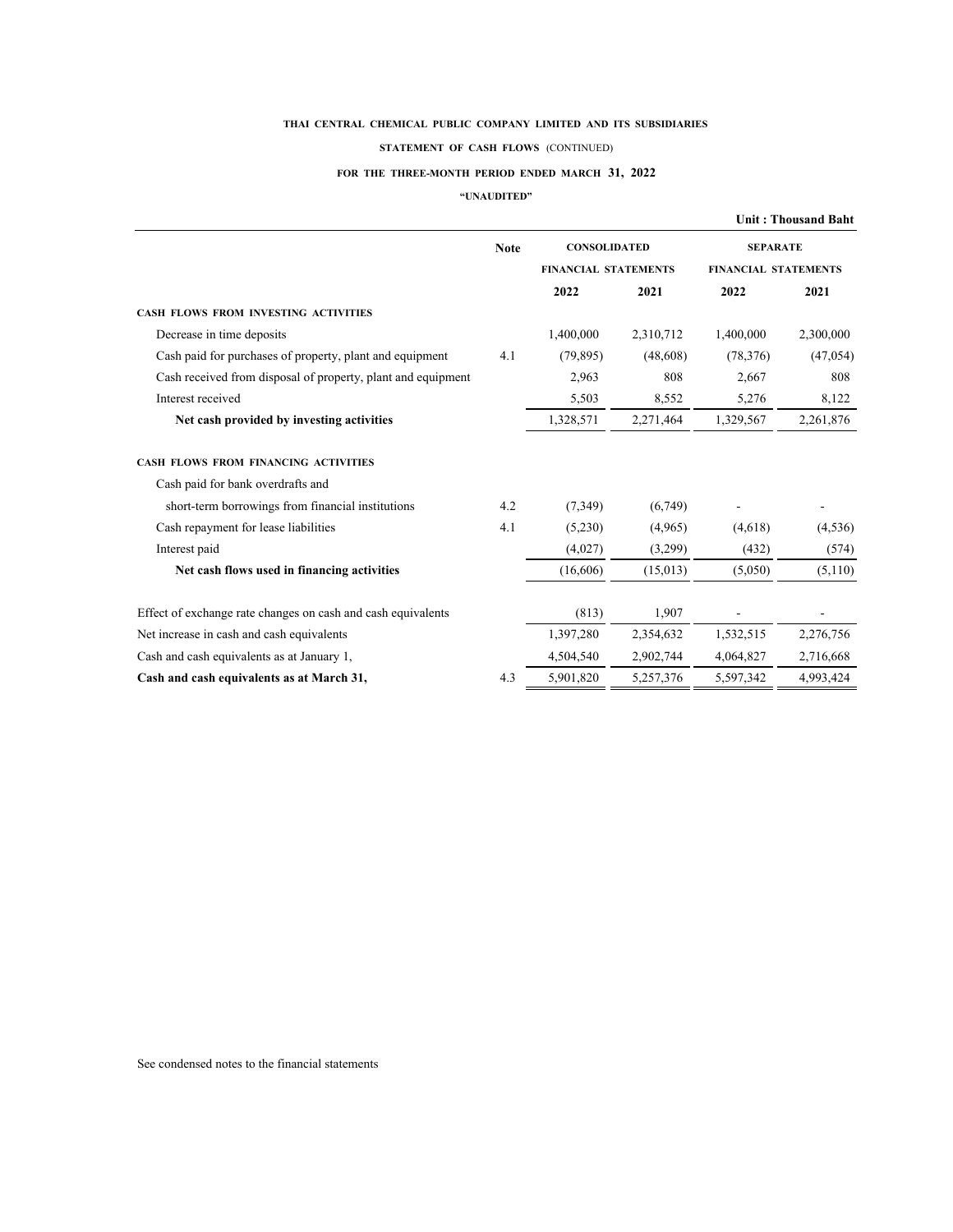# **THAI CENTRAL CHEMICAL PUBLIC COMPANY LIMITED AND ITS SUBSIDIARIES CONDENSED NOTES TO THE FINANCIAL STATEMENTS FOR THE THREE-MONTH PERIOD ENDED MARCH 31, 2022 "Unaudited"**

# **1. OPERATIONS AND GENERAL INFORMATION**

The major principal business operations of the Company and its subsidiaries (the "Group") are summarized as follows:

1.1 The operation of the Company

Thai Central Chemical Public Company Limited (the "Company") is a listed company in The Stock Exchange of Thailand with its head office located at 944 Mitrtown Office Tower, 8th Floor, Room No. 801-806 and 809-810, Rama 4 Road, Wangmai, Pathumwan, Bangkok.

The Company is a manufacturer, importer, exporter and distributor of various chemical fertilizer compound. The major shareholders of the Company are Sojitz Corporation holding 43.92% and ISTS (Thailand) Co., Ltd. holding 39.53%.

- 1.2 The operations of subsidiaries
	- 1.2.1 N.I.M. Company Limited was registered in Thailand with its office located at 284 Moo 1, Pakklong Bangplakod Sub-district, Prasamutjedi District, Samutprakan Province. The company's main business is to lease out tank yard for containing liquid chemicals.
	- 1.2.2 MC Agro-Chemicals Company Limited was registered in Thailand with its office located at 581 Moo 4, Bangpoo Industrial Estate Soi 12, Sukhumvit Road, Samutprakarn Province. The company's main business is to manufacture, import and distribute chemical products.
	- 1.2.3 TCCC Myanmar Limited was registered in the Republic of the Union of Myanmar with its office located at Lot No. C-15 & C-18 Thilawa SEZ zone A, Yangon Region, the Republic of the Union of Myanmar. The company's main business is to manufacture, import and distribute various chemical fertilizer compound.

# **Coronavirus Disease 2019 Pandemic**

The Coronavirus disease 2019 ("COVID-19") pandemic is continuing to evolve, resulting in an economic slowdown and adversely impacting most businesses and industries. This situation may bring uncertainties and have an impact on the business environment. Nevertheless, the Group's management will continue monitoring the ongoing development and regularly assess the financial impact in respect of valuation of assets, provisions and contingent liabilities.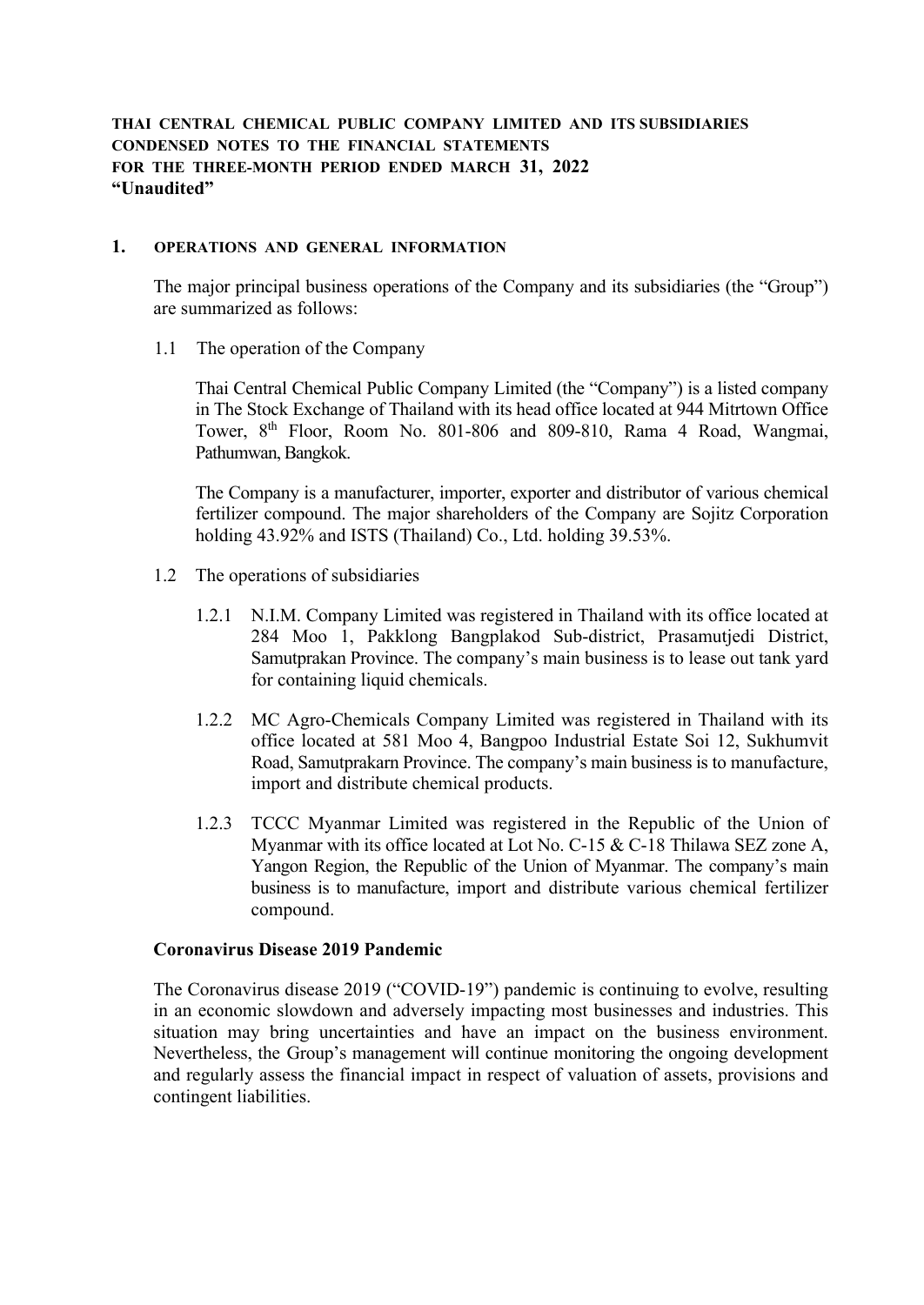## **2. BASIS FOR PREPARATION AND PRESENTATION OF THE CONSOLIDATED AND SEPARATE INTERIM FINANCIAL STATEMENTS**

- 2.1 These consolidated and separate interim financial statements are prepared in Thai Baht and in compliance with Thai Accounting Standard ("TAS") No. 34 "Interim Financial Reporting" and accounting practices generally accepted in Thailand. The Company presents the condensed notes to the interim financial statements and the additional information is disclosed in accordance with the regulations of the Office of the Securities and Exchange Commission.
- 2.2 The consolidated and separate statements of financial position as at December 31, 2021, presented herein for comparison, have been derived from the consolidated and separate financial statements of the Company for the year then ended which had been previously audited.
- 2.3 The unaudited results of operations presented in the three-month period ended March 31, 2022 are not necessarily an indication nor anticipation of the operating results for the full year.
- 2.4 Certain financial information which is normally included in the annual financial statements prepared in accordance with Thai Financial Reporting Standards ("TFRS"), but which is not required for interim reporting purposes, has been omitted. Therefore, the interim financial statements for the three-month period ended March 31, 2022, should be read in conjunction with the audited financial statements for the year ended December 31, 2021.
- 2.5 Material intercompany transactions between the Company and its subsidiaries have been eliminated from this interim consolidated financial statements. The interim consolidated financial statements for the three-month period ended March 31, 2022, have included the subsidiaries' interim financial statements for the three-month period ended March 31, 2022 which were reviewed.
- 2.6 Thai Financial Reporting Standards affecting the presentation and disclosure in the current period financial statements

During the period, the Group has adopted the revised financial reporting standards issued by the Federation of Accounting Professions which are effective for fiscal years beginning on or after January 1, 2022. These financial reporting standards were aimed at alignment with the corresponding International Financial Reporting Standards, with most of the changes directed towards revision of wording and terminology and accounting requirements for interest rate reform - Phrase 2. The adoption of these financial reporting standards does not have any significant impact on the Group's interim financial statements.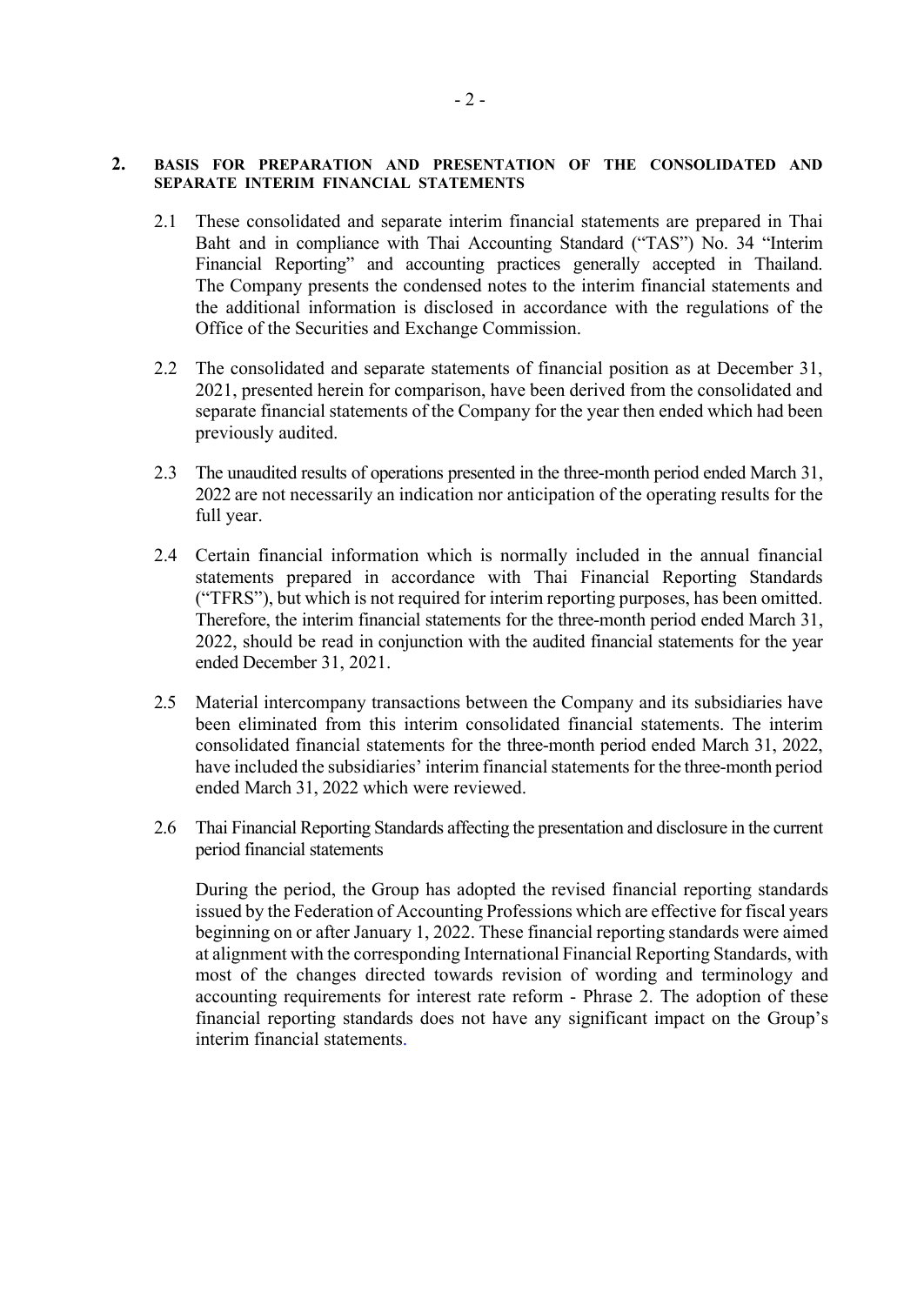2.7 The consolidated interim financial statements include the account balances of the Company and the its subsidiaries, after eliminating intercompany transactions and balances. The Company's shareholdings in subsidiaries are as follows:

|                                   | As at     |       | As at                                                 |
|-----------------------------------|-----------|-------|-------------------------------------------------------|
|                                   | March 31, |       | December 31,                                          |
|                                   | 2022      | 2021  | 2021                                                  |
|                                   |           |       | Percentage of shareholding Percentage of shareholding |
| N.I.M. Company Limited            | 51.00     | 51.00 | 51.00                                                 |
| MC Agro-Chemicals Company Limited | 99.99     | 99.99 | 99.99                                                 |
| <b>TCCC Myanmar Limited</b>       | 99.99     | 99.99 | 99.99                                                 |

2.8 The consolidated and separate interim financial statements are prepared in English version followed the consolidated and separate interim financial statements prepared in Thai language under Thai laws. In the event of any conflict or different interpretation in the two languages, the Thai version of interim consolidated and separate financial statements will prevail.

## **3. SIGNIFICANT ACCOUNTING POLICIES**

The interim financial statements have been prepared based on the basis, accounting policies and method of computation consistent with those used in the financial statements for the year ended December 31, 2021.

## **4. SUPPLEMENTARY DISCLOSURES OF CASH FLOWS INFORMATION**

4.1 Purchases of property, plant and equipment for the three-month periods ended March 31, 2022 and 2021 are as follows:

|                                                      |                             |           |                             | <b>Unit: Thousand Baht</b> |  |
|------------------------------------------------------|-----------------------------|-----------|-----------------------------|----------------------------|--|
|                                                      | Consolidated                |           | <b>Separate</b>             |                            |  |
|                                                      | <b>Financial Statements</b> |           | <b>Financial Statements</b> |                            |  |
|                                                      | 2022                        | 2021      | 2022                        | 2021                       |  |
| Payables - acquisitions of property, plant and       |                             |           |                             |                            |  |
| equipment as at January 1,                           | 45,892                      | 12,838    | 45,892                      | 12,838                     |  |
| Add Purchases of property, plant and equipment       | 70,005                      | 48,677    | 68,486                      | 47,123                     |  |
| Less Cash payments                                   | (79, 895)                   | (48, 608) | (78, 376)                   | (47, 054)                  |  |
| Payables - asset acquisitions of property, plant and |                             |           |                             |                            |  |
| equipment as at March 31,                            | 36,002                      | 12,907    | 36,002                      | 12,907                     |  |
| Lease liabilities as at January 1,                   |                             |           |                             |                            |  |
| (including current portion)                          | 49,390                      | 64,791    | 46,301                      | 62,355                     |  |
| Add Lease liabilities during the periods             | 1,969                       | 2,285     | 1,358                       | 2,285                      |  |
| Less Cash payments                                   | (5,230)                     | (4,965)   | (4,618)                     | (4, 536)                   |  |
| Lease liabilities as at March 31,                    |                             |           |                             |                            |  |
| (including current portion)                          | 46,129                      | 62,111    | 43,041                      | 60,104                     |  |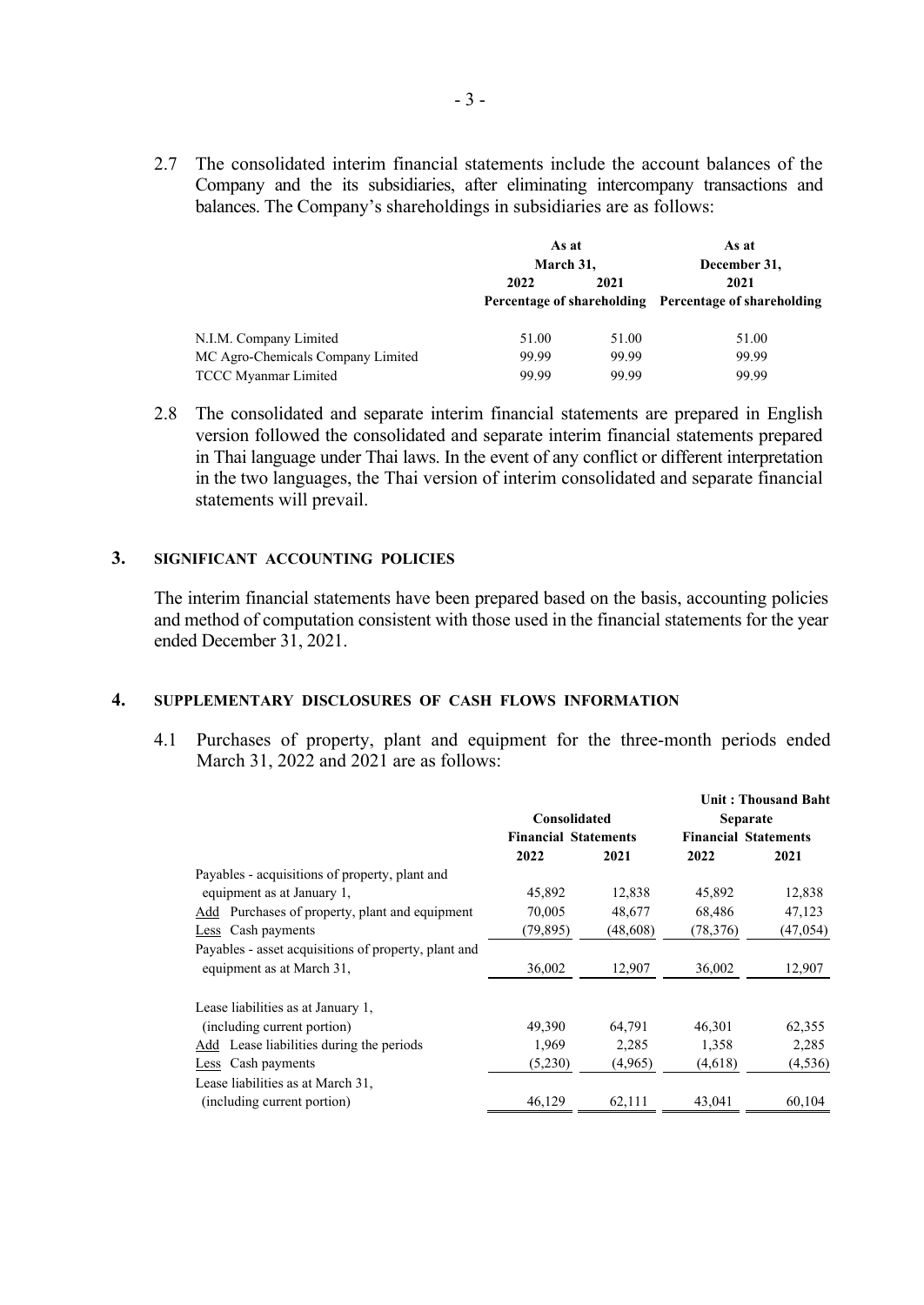4.2 The cash flows from bank overdrafts and short-term borrowings from financial institutions for the three-month periods ended March 31, 2022 and 2021 are as follows:

| <b>Consolidated</b><br><b>Financial Statements</b> |         | <b>Unit: Thousand Baht</b><br><b>Separate</b><br><b>Financial Statements</b> |      |
|----------------------------------------------------|---------|------------------------------------------------------------------------------|------|
| 2022                                               | 2021    | 2022                                                                         | 2021 |
|                                                    |         |                                                                              |      |
| 198,221                                            | 162,262 |                                                                              |      |
| (7,349)                                            | (6,749) |                                                                              |      |
|                                                    |         |                                                                              |      |
| (659)                                              | 6,682   |                                                                              |      |
|                                                    |         |                                                                              |      |
| 190,213                                            | 162,195 |                                                                              |      |
|                                                    |         |                                                                              |      |

## 4.3 Cash and cash equivalents

Cash and cash equivalents as at March 31, 2022 and December 31, 2021, consist of:

|                                                      |           |                             |              | Unit: Thousand Baht         |              |
|------------------------------------------------------|-----------|-----------------------------|--------------|-----------------------------|--------------|
|                                                      |           | Consolidated                |              | <b>Separate</b>             |              |
|                                                      |           | <b>Financial Statements</b> |              | <b>Financial Statements</b> |              |
|                                                      | As at     | As at                       | As at        | As at                       |              |
|                                                      | March 31, |                             | December 31, | March 31,                   | December 31, |
|                                                      | 2022      | 2021                        | 2022         | 2021                        |              |
| Cash on hand                                         | 3,562     | 26,304                      | 560          | 560                         |              |
| Bank deposits in savings and                         |           |                             |              |                             |              |
| current accounts                                     | 4,148,256 | 4,028,015                   | 3,846,780    | 3,614,046                   |              |
| Cheque on hand                                       |           | 219                         |              | 219                         |              |
| Time deposits with maturity within 3 months          |           |                             |              |                             |              |
| $(2022:$ interest rates $0.50\% - 0.55\%$ per annum) |           |                             |              |                             |              |
| $(2021:$ interest rates $0.45\%$ per annum)          | 1,750,002 | 450,002                     | 1,750,002    | 450,002                     |              |
|                                                      | 5,901,820 | 4,504,540                   | 5,597,342    | 4,064,827                   |              |

# **5. TRADE AND OTHER CURRENT RECEIVABLES**

5.1 Trade and other current receivables as at March 31, 2022 and December 31, 2021, consist of:

|                                  | <b>Consolidated</b><br><b>Financial Statements</b> |              |           | <b>Unit: Thousand Baht</b><br><b>Separate</b><br><b>Financial Statements</b> |
|----------------------------------|----------------------------------------------------|--------------|-----------|------------------------------------------------------------------------------|
|                                  | As at                                              | As at        | As at     | As at                                                                        |
|                                  | March 31.                                          | December 31. | March 31. | December 31,                                                                 |
|                                  | 2022                                               | 2021         | 2022      | 2021                                                                         |
| Trade receivables (see Note 5.2) | 496,932                                            | 314,952      | 604,458   | 515,542                                                                      |
| Other receivables                | 3,350                                              | 4,954        | 4,938     | 5,879                                                                        |
| Prepaid expenses                 | 38,100                                             | 48,854       | 29,678    | 40,441                                                                       |
| Accrued income                   | 4.920                                              | 4,183        | 4,602     | 4,037                                                                        |
| Advance payments                 | 923                                                | 452          | 769       | 67                                                                           |
|                                  | 544,225                                            | 373,395      | 644,445   | 565,966                                                                      |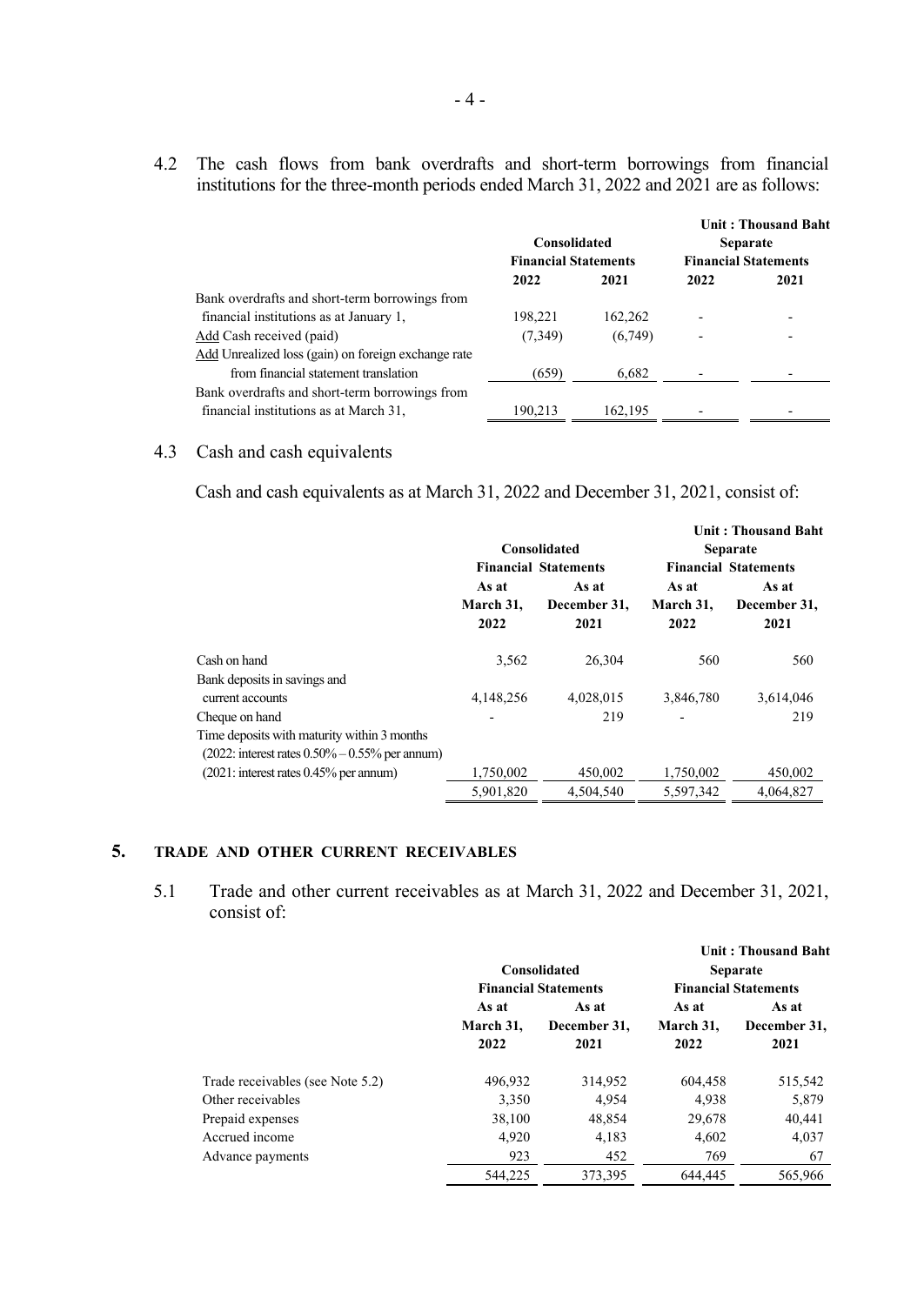|                                         |                            | Consolidated<br><b>Financial Statements</b> |                            | <b>Unit: Thousand Baht</b><br>Separate<br><b>Financial Statements</b> |
|-----------------------------------------|----------------------------|---------------------------------------------|----------------------------|-----------------------------------------------------------------------|
|                                         | As at<br>March 31,<br>2022 | As at<br>December 31,<br>2021               | As at<br>March 31,<br>2022 | As at<br>December 31,<br>2021                                         |
| Number of outstanding trade receivables | 372                        | 314                                         | 156                        | 107                                                                   |
| Other companies                         |                            |                                             |                            |                                                                       |
| Current                                 | 492,392                    | 306,058                                     | 413,957                    | 234,262                                                               |
| Overdue                                 |                            |                                             |                            |                                                                       |
| Less than or up to 3 months             | 10,867                     | 14,271                                      | 10,567                     | 14,080                                                                |
| More than 3 months up to 6 months       |                            |                                             |                            |                                                                       |
| More than 6 months up to 12 months      | 221                        | 1,254                                       |                            | 961                                                                   |
| More than 12 months                     | 20,736                     | 19,758                                      | 19,776                     | 18,869                                                                |
|                                         | 524,216                    | 341, 341                                    | 444,300                    | 268,172                                                               |
| Related companies (see Note 18.2.1)     |                            |                                             |                            |                                                                       |
| Current                                 |                            |                                             | 186,149                    | 272,549                                                               |
| Total trade receivables                 | 524,216                    | 341,341                                     | 630,449                    | 540,721                                                               |
| Less Allowance for expected credit loss | (27, 284)                  | (26,389)                                    | (25,991)                   | (25, 179)                                                             |
|                                         | 496,932                    | 314,952                                     | 604,458                    | 515,542                                                               |

5.2 Trade receivables as at March 31, 2022 and December 31, 2021, are classified by aging as follows:

Movements of allowance for expected credit loss of trade receivables for the three-month period ended March 31, 2022 as follows:

|                                         | <b>Unit: Thousand Baht</b>                     |                                                   |  |  |
|-----------------------------------------|------------------------------------------------|---------------------------------------------------|--|--|
|                                         | Consolidated<br>Financial<br><b>Statements</b> | <b>Separate</b><br>Financial<br><b>Statements</b> |  |  |
| Beginning balance as at January 1, 2022 | 26,389                                         | 25,179                                            |  |  |
| Increase                                | 895                                            | 812                                               |  |  |
| Ending balance as at March 31, 2022     | 27.284                                         | 25,991                                            |  |  |

# **6. INVENTORIES**

Inventories as at March 31, 2022 and December 31, 2021, consist of:

|                                                       |                             |              |                             | <b>Unit: Thousand Baht</b> |              |
|-------------------------------------------------------|-----------------------------|--------------|-----------------------------|----------------------------|--------------|
|                                                       |                             | Consolidated |                             | <b>Separate</b>            |              |
|                                                       | <b>Financial Statements</b> |              | <b>Financial Statements</b> |                            |              |
|                                                       | As at                       | As at        | As at                       | As at                      |              |
|                                                       | March 31,                   |              | December 31,                | March 31,                  | December 31, |
|                                                       | 2022                        | 2021         | 2022                        | 2021                       |              |
| Inventories                                           | 2,313,840                   | 1,947,376    | 2,139,203                   | 1,812,977                  |              |
| Less Allowance for diminution in value of inventories | (146, 154)                  | (28, 422)    | (146, 154)                  | (28,398)                   |              |
|                                                       | 2,167,686                   | 1,918,954    | 1,993,049                   | 1,784,579                  |              |
|                                                       |                             |              |                             |                            |              |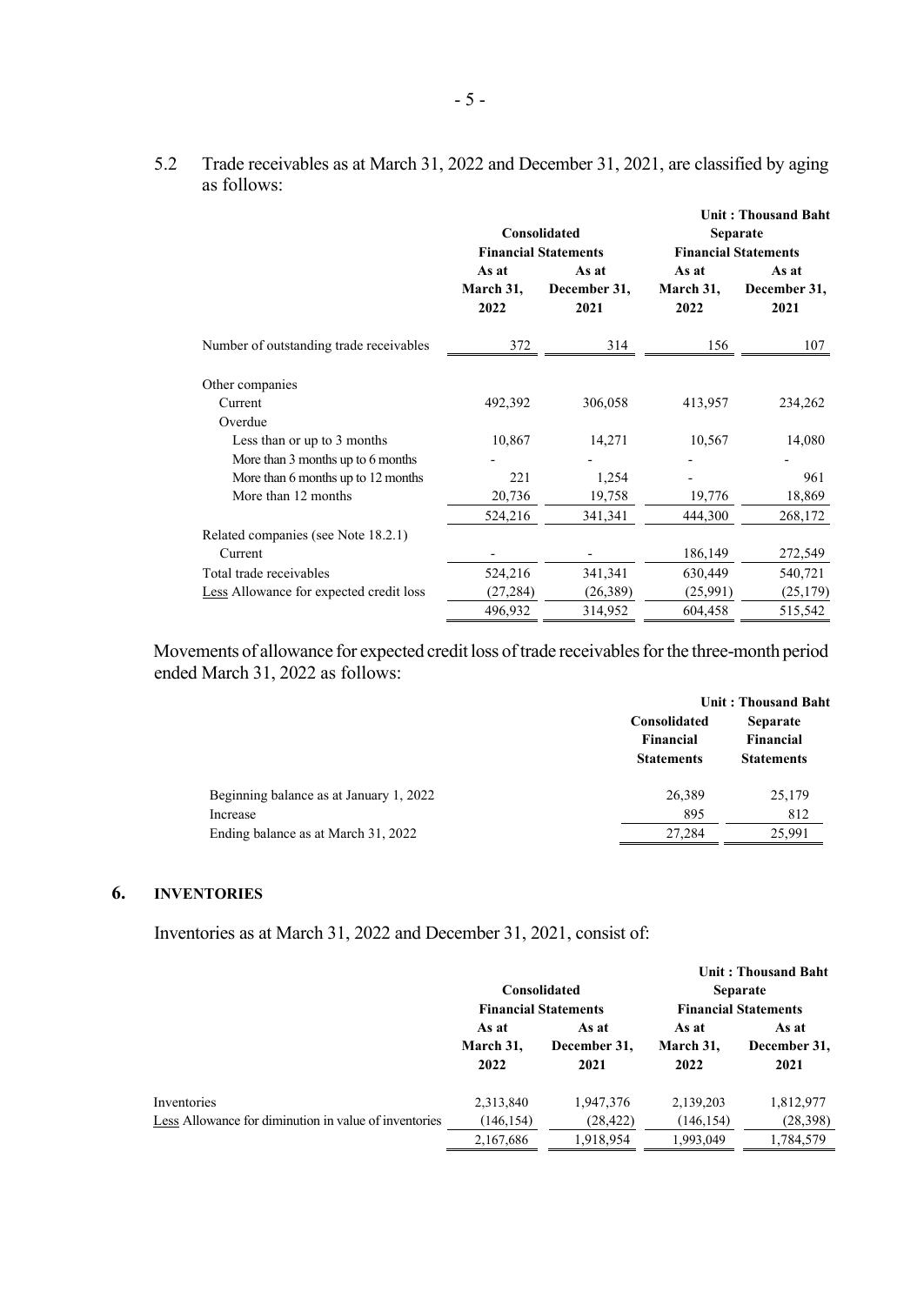As at March 31, 2022 and December 31, 2021, inventories in the consolidated financial statements included inventories which were under obligation that the Company and a subsidiary have to delivery of fertilizer to the holders of the delivery orders (the "fertilizer notes") which have been issued by the Company and a subsidiary to their customers of Baht 91.79 million and Baht 49.14 million, respectively (see Note 13).

As at March 31, 2022 and December 31, 2021, inventories in the separate financial statements included inventories which were under obligation that the Company has to delivery of fertilizer to the holders of the fertilizer notes which have been issued by the Company to its customers of Baht 64.06 million and Baht 52.28 million, respectively (see Note 13).

## **7. OTHER CURRENT FINANCIAL ASSETS AND OTHER CURRENT FINANCIAL LIABILITIES**

7.1 Other current financial assets and other current financial liabilities as at March 31, 2022 and December 31, 2021, consist of:

|                                      |           |                             |           | Unit: Thousand Baht         |
|--------------------------------------|-----------|-----------------------------|-----------|-----------------------------|
|                                      |           | Consolidated                |           | <b>Separate</b>             |
|                                      |           | <b>Financial Statements</b> |           | <b>Financial Statements</b> |
|                                      | As at     | As at                       | As at     | As at                       |
|                                      | March 31, | December 31,                | March 31. | December 31,                |
|                                      | 2022      | 2021                        | 2022      | 2021                        |
| <b>Current financial assets</b>      |           |                             |           |                             |
| Time deposits (see Note 7.2)         | 2,188,584 | 3,588,584                   | 2,048,000 | 3,448,000                   |
| Derivatives - Forward contracts      | 8,165     | 3,429                       | 8,021     | 3,133                       |
|                                      | 2,196,749 | 3,592,013                   | 2,056,021 | 3,451,133                   |
| <b>Current financial liabilities</b> |           |                             |           |                             |
| Derivatives - Forward contracts      | 18,313    | 11,200                      | 18,108    | 11,137                      |
|                                      | 18,313    | 11.200                      | 18.108    | 11.137                      |

## 7.2 Time deposits as at March 31, 2022 and December 31, 2021, consist of:

|               |                            | <b>Maturity</b><br>date                             |               | Interest rate<br>$\frac{6}{6}$ per annum) |                            | <b>Unit: Thousand Baht</b><br>Consolidated<br><b>Financial Statements</b> |
|---------------|----------------------------|-----------------------------------------------------|---------------|-------------------------------------------|----------------------------|---------------------------------------------------------------------------|
|               | As at<br>March 31,<br>2022 | As at<br>December 31,<br>2021                       | As at<br>2022 | As at<br>March 31, December 31,<br>2021   | As at<br>March 31,<br>2022 | As at<br>December 31,<br>2021                                             |
| Time deposits |                            | Maturity date over<br>3 months but less than 1 year | $0.13 - 0.60$ | $0.13 - 0.63$                             | 2,188,584                  | 3,588,584                                                                 |
|               |                            | <b>Maturity</b>                                     |               | Interest rate                             |                            | <b>Separate</b>                                                           |
|               |                            | date                                                |               | $\frac{6}{6}$ per annum)                  |                            | <b>Financial Statements</b>                                               |
|               | As at<br>March 31,<br>2022 | As at<br>December 31,<br>2021                       | As at<br>2022 | As at<br>March 31, December 31,<br>2021   | As at<br>March 31,<br>2022 | As at<br>December 31,<br>2021                                             |
| Time deposits |                            | Maturity date over<br>3 months but less than 1 year | $0.45 - 0.60$ | $0.44 - 0.63$                             | 2,048,000                  | 3,448,000                                                                 |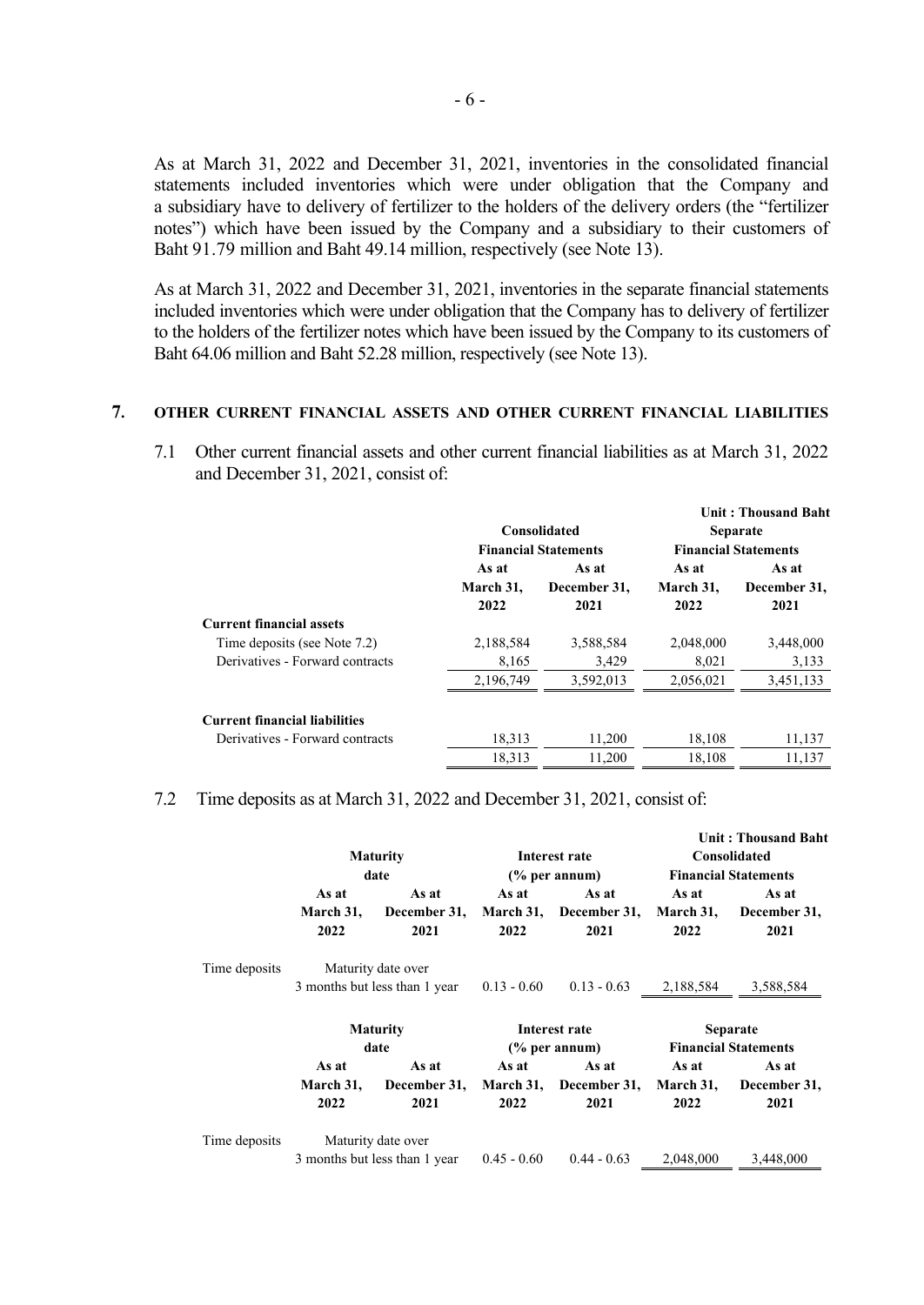# **8. PROPERTY, PLANT AND EQUIPMENT**

Movements of property, plant and equipment for the three-month period ended March 31, 2022, are as follows:

|                                                           | <b>Consolidated</b><br><b>Financial Statements</b> | <b>Unit: Thousand Baht</b><br><b>Separate</b><br><b>Financial Statements</b> |
|-----------------------------------------------------------|----------------------------------------------------|------------------------------------------------------------------------------|
| Property, plant and equipment - net as at January 1, 2022 | 1,525,601                                          | 1,306,276                                                                    |
| Add Purchase during the period                            | 70,005                                             | 68,486                                                                       |
| Add Transfer equipment from right-of-use assets           | 290                                                |                                                                              |
| Less Disposal during the period                           | (1,664)                                            | (1,661)                                                                      |
| Depreciation for the period                               | (63,245)                                           | (56,246)                                                                     |
| Exchange differences on translation of                    |                                                    |                                                                              |
| financial statements of a foreign subsidiary              | (493)                                              |                                                                              |
| Property, plant and equipment - net as at March 31, 2022  | 1,530,494                                          | 1,316,855                                                                    |

As at March 31, 2022 and December 31, 2021, costs of assets which are fully depreciated but still in use as the following:

|                                              |                             |              |                             | Unit: Thousand Baht |
|----------------------------------------------|-----------------------------|--------------|-----------------------------|---------------------|
|                                              |                             | Consolidated |                             | <b>Separate</b>     |
|                                              | <b>Financial Statements</b> |              | <b>Financial Statements</b> |                     |
|                                              | As at                       | As at        | As at                       | As at               |
|                                              | March 31.                   | December 31. | March 31.                   | December 31,        |
|                                              | 2022                        | 2021         | 2022                        | 2021                |
| Gross carrying amount of plant and equipment |                             |              |                             |                     |
| which are fully depreciated but still in use | 2,817,955                   | 2,830,367    | 2,506,060                   | 2.516.933           |

As at March 31, 2022 and December 31, 2021, the Company used certain land, land improvements and buildings which have total net book value of Baht 405.62 million and Baht 413.02 million, respectively, as collateral with a local financial institution for guarantee credit facilities (see Note 19.3).

As at March 31, 2022 and December 31, 2021, a subsidiary used all land and buildings which have total net book value of Baht 21.56 million as collateral with local financial institutions for guarantee bank overdrafts and credit facilities (see Notes 11 and 19.3).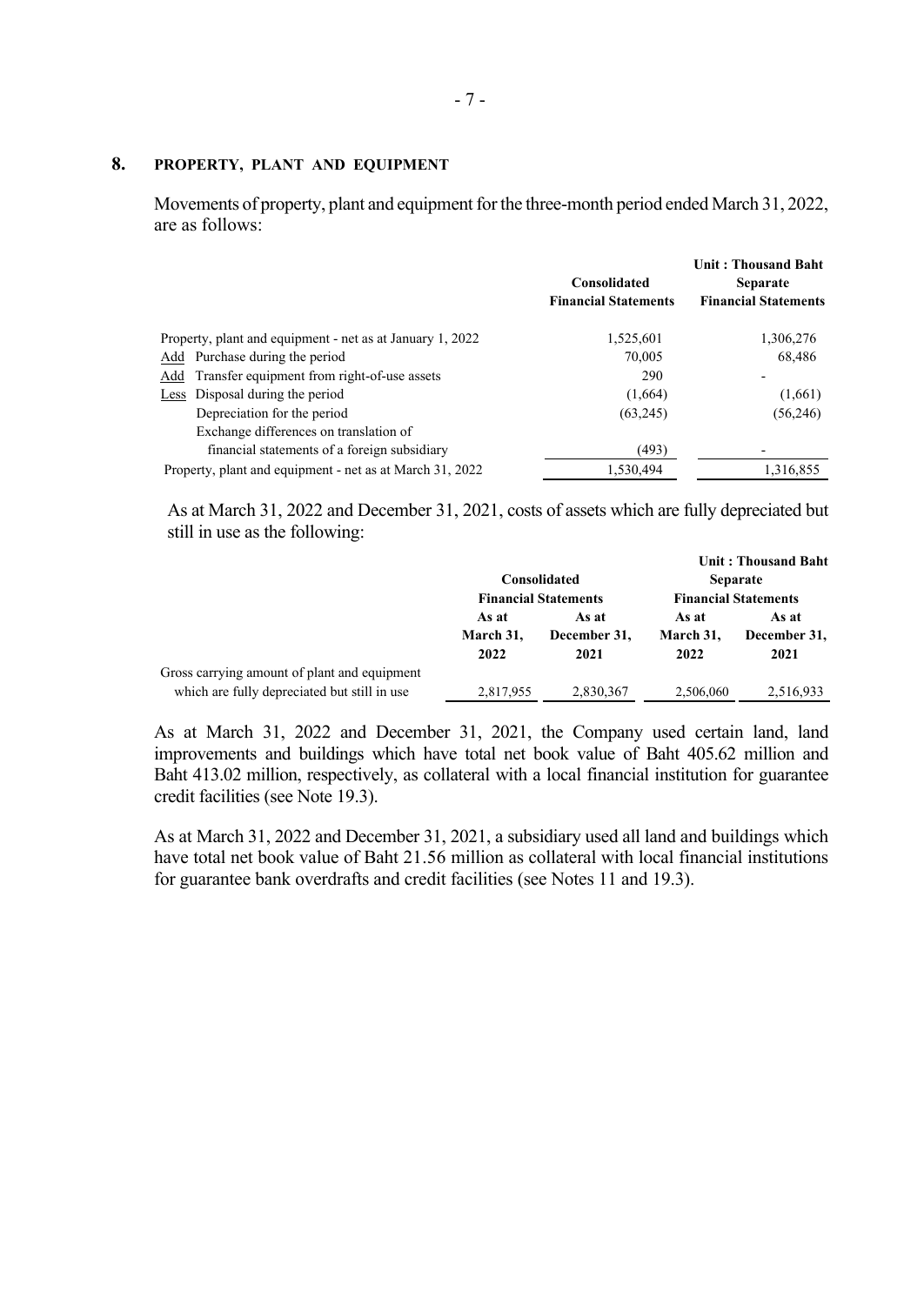## **9. RIGHT-OF-USE ASSETS AND LEASE LIABILITIES**

9.1 Right-of-use assets and leases liabilities as at March 31, 2022 and December 31, 2021, are as follows:

|                                      | Consolidated<br><b>Financial Statements</b> |                               |                            | <b>Unit: Thousand Baht</b><br><b>Separate</b><br><b>Financial Statements</b> |
|--------------------------------------|---------------------------------------------|-------------------------------|----------------------------|------------------------------------------------------------------------------|
|                                      | As at<br>March 31,<br>2022                  | As at<br>December 31,<br>2021 | As at<br>March 31,<br>2022 | As at<br>December 31,<br>2021                                                |
| <b>Right-of-use assets</b>           |                                             |                               |                            |                                                                              |
| Land                                 | 76,729                                      | 77,435                        |                            |                                                                              |
| Building                             | 28,816                                      | 30,617                        | 28,816                     | 30,617                                                                       |
| Equipment                            | 196                                         | 265                           | 196                        | 265                                                                          |
| Vehicles                             | 17,111                                      | 18,624                        | 12,625                     | 14,049                                                                       |
|                                      | 122,852                                     | 126.941                       | 41,637                     | 44,931                                                                       |
| <b>Lease liabilities</b>             |                                             |                               |                            |                                                                              |
| Current portion of lease liabilities | 15,251                                      | 16,258                        | 13,912                     | 14,821                                                                       |
| Lease liabilities                    | 30,878                                      | 33,132                        | 29,129                     | 31,480                                                                       |
|                                      | 46.129                                      | 49,390                        | 43,041                     | 46,301                                                                       |

For the three-month period ended March 31, 2022, rights-of-use assets recognized in the consolidated financial statements and the separate financial statements amounting to Baht 1.97 million and Baht 1.36 million, respectively.

The Group leases several assets including land of which lease term 48 years, office buildings, equipment and vehicles of which average lease term during 3 - 6 years.

As at November 17, 2016, TCCC Myanmar Limited entered into the land leasehold agreement with a local supplier in the Republic of the Union of Myanmar, for its operating premise, in amounting to USD 2.62 million or equivalent to Baht 93.58 million and it will be expired on June 4, 2064. Such leasehold right included in rightof-use assets in the consolidated financial statements.

9.2 Amounts recognized in the statement of comprehensive income for the three-month periods ended March 31, comprise:

|                                                | Consolidated<br><b>Financial Statements</b> |        | Unit: Thousand Baht<br><b>Separate</b><br><b>Financial Statements</b> |       |
|------------------------------------------------|---------------------------------------------|--------|-----------------------------------------------------------------------|-------|
|                                                | 2022                                        | 2021   | 2022                                                                  | 2021  |
| Depreciation - right-of-use assets             | 5.511                                       | 5.537  | 4.652                                                                 | 4,721 |
| Interest expense                               | 449                                         | 588    | 412                                                                   | 561   |
| Expense relating to short-term leases          | 2.721                                       | 3,073  | 229                                                                   | 278   |
| Expense relating to leases of low-value assets | 1.525                                       | 1,338  | 1.344                                                                 | 1,129 |
|                                                | 10.206                                      | 10.536 | 6.637                                                                 | 6.689 |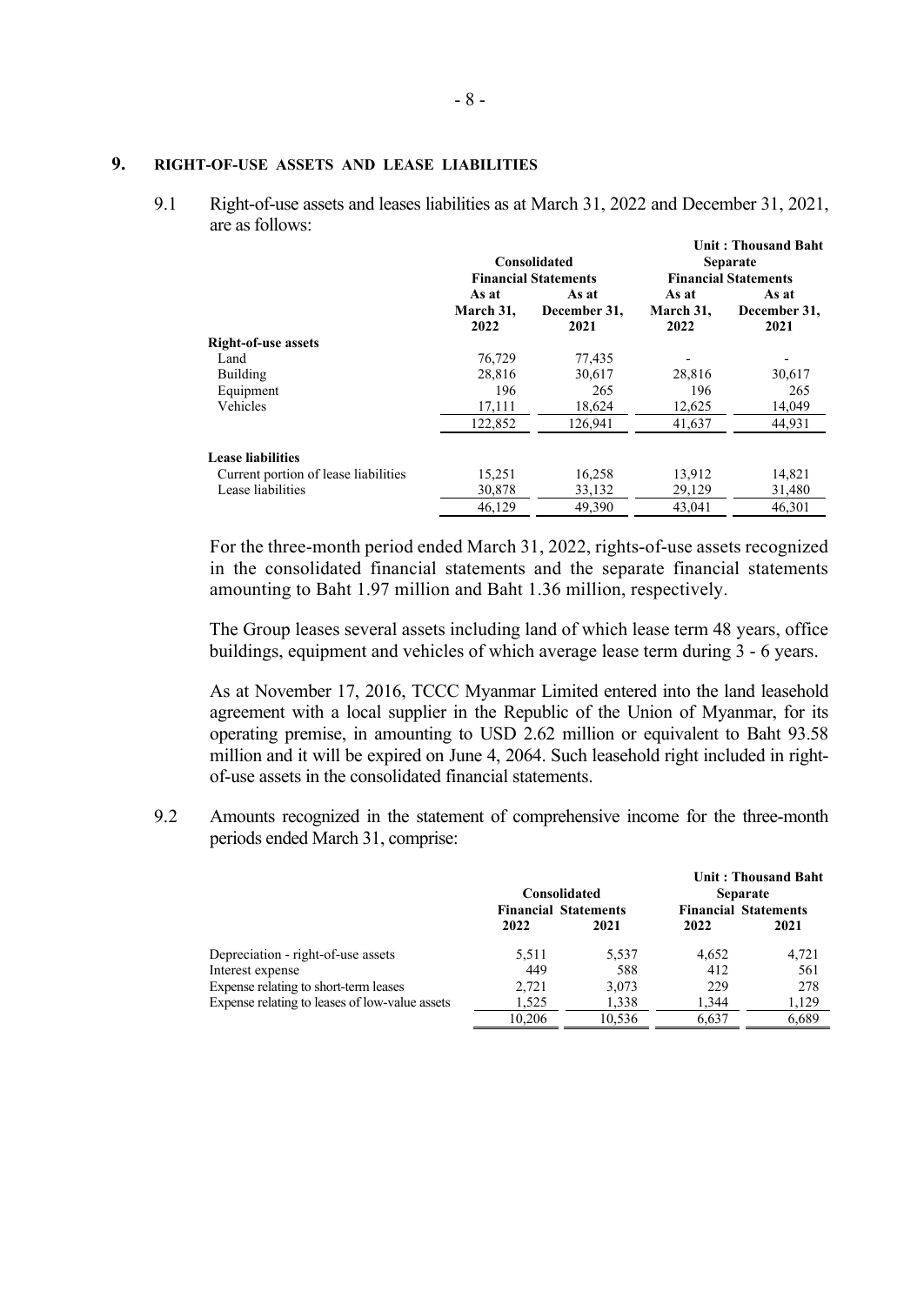## **10. DEFERRED INCOME TAX AND INCOME TAX EXPENSE**

Deferred income tax assets and liabilities are offset when there is a legally enforceable right to offset current income tax assets against current income tax liabilities and when the deferred income tax assets and liabilities relate to income taxes issued by the same taxation authority. Deferred income tax as at March 31, 2022 and December 31, 2021, consist of:

|                          |                            | Consolidated<br><b>Financial Statements</b> |                            | Unit: Thousand Baht<br><b>Separate</b><br><b>Financial Statements</b> |
|--------------------------|----------------------------|---------------------------------------------|----------------------------|-----------------------------------------------------------------------|
|                          | As at<br>March 31.<br>2022 | As at<br>December 31.<br>2021               | As at<br>March 31.<br>2022 | As at<br>December 31,<br>2021                                         |
| Deferred tax assets      | 71,079                     | 45.851                                      | 66.259                     | 41,158                                                                |
| Deferred tax liabilities | 116,609                    | 116,609                                     | 109,180                    | 109,180                                                               |

Movements of deferred tax assets and liabilities for the three-month periods ended March 31, 2022 and 2021 are as follows:

### **Consolidated Financial Statements As at March 31, 2022**

|                                                               |                                        | <b>Unit: Thousand Baht</b>             |                                       |  |
|---------------------------------------------------------------|----------------------------------------|----------------------------------------|---------------------------------------|--|
|                                                               | <b>Balances</b><br>as at<br>January 1, | <b>Recognized in</b><br>profit or loss | <b>Balances</b><br>as at<br>March 31, |  |
|                                                               | 2022                                   |                                        | 2022                                  |  |
| Allowance for expected credit loss                            | 5,272                                  | 162                                    | 5,434                                 |  |
| Allowance for diminution in value of inventories              | 5,681                                  | 23,883                                 | 29,564                                |  |
| Provision for sale promotions                                 | 523                                    | (8)                                    | 515                                   |  |
| Provision for employee benefits                               | 32,820                                 | 716                                    | 33,536                                |  |
| Financial assets at FVTPL                                     | 1,555                                  | 475                                    | 2,030                                 |  |
| Total deferred tax assets                                     | 45,851                                 | 25,228                                 | 71,079                                |  |
| Gain on fair value adjustment from investment in a subsidiary |                                        |                                        |                                       |  |
| to an associate                                               | 7,429                                  |                                        | 7,429                                 |  |
| Accumulated amortization - right for use of trademarks        | 109,180                                |                                        | 109,180                               |  |
| Total deferred tax liabilities                                | 116,609                                |                                        | 116,609                               |  |
|                                                               |                                        |                                        |                                       |  |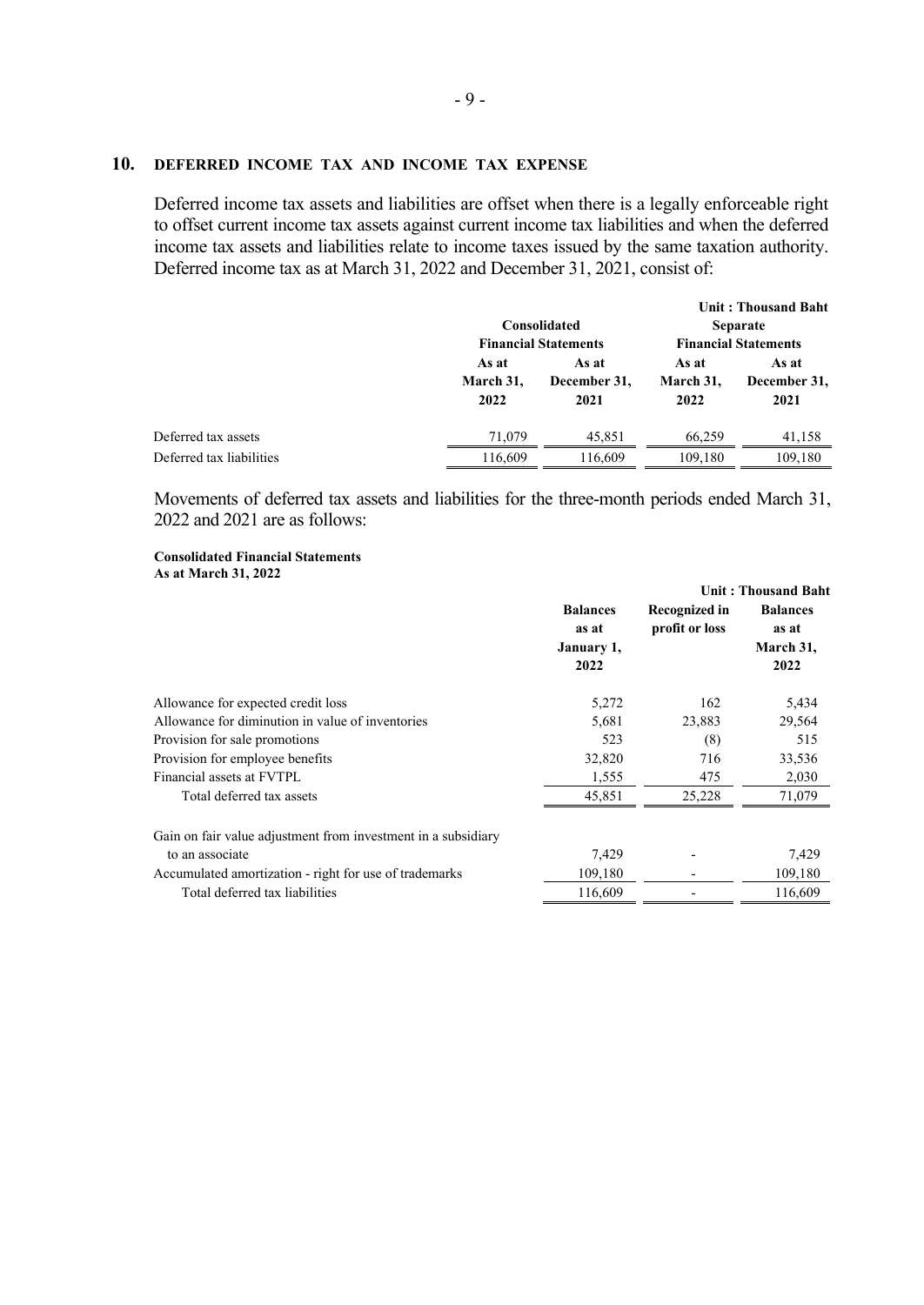## **As at March 31, 2021**

| 119 ut 17101 cm 014 2021                                      |                                                |                                 | <b>Unit: Thousand Baht</b>                    |
|---------------------------------------------------------------|------------------------------------------------|---------------------------------|-----------------------------------------------|
|                                                               | <b>Balances</b><br>as at<br>January 1,<br>2021 | Recognized in<br>profit or loss | <b>Balances</b><br>as at<br>March 31,<br>2021 |
| Allowance for expected credit loss                            | 5,455                                          | 209                             | 5,664                                         |
| Allowance for diminution in value of inventories              | 1,812                                          | (142)                           | 1,670                                         |
| Provision for sale promotions                                 | 5,441                                          | (3,033)                         | 2,408                                         |
| Provision for employee benefits                               | 33,139                                         | (19)                            | 33,120                                        |
| Financial assets FVTPL                                        | (212)                                          | (9,125)                         | (9, 337)                                      |
| Total deferred tax assets                                     | 45,635                                         | (12,110)                        | 33,525                                        |
| Gain on fair value adjustment from investment in a subsidiary |                                                |                                 |                                               |
| to an associate                                               | 7,429                                          |                                 | 7,429                                         |
| Accumulated amortization - right for use of trademarks        | 109,180                                        |                                 | 109,180                                       |
| Total deferred tax liabilities                                | 116,609                                        |                                 | 116,609                                       |

#### **Separate Financial Statements As at March 31, 2022**

|                                                        |                                        |                                 | <b>Unit: Thousand Baht</b>            |
|--------------------------------------------------------|----------------------------------------|---------------------------------|---------------------------------------|
|                                                        | <b>Balances</b><br>as at<br>January 1, | Recognized in<br>profit or loss | <b>Balances</b><br>as at<br>March 31, |
|                                                        | 2022                                   |                                 | 2022                                  |
| Allowance for expected credit loss                     | 5,036                                  | 162                             | 5,198                                 |
| Allowance for diminution in value of inventories       | 5,681                                  | 23,883                          | 29,564                                |
| Provision for sale promotions                          | 523                                    | (8)                             | 515                                   |
| Provision for employee benefits                        | 28,317                                 | 647                             | 28,964                                |
| Financial assets at FVTPL                              | 1,601                                  | 417                             | 2,018                                 |
| Total deferred tax assets                              | 41,158                                 | 25,101                          | 66,259                                |
| Accumulated amortization - right for use of trademarks | 109,180                                |                                 | 109,180                               |
| Total deferred tax liabilities                         | 109,180                                |                                 | 109,180                               |

## **As at March 31, 2021**

|                                                        |                                                |                                 | <b>Unit: Thousand Baht</b>                    |
|--------------------------------------------------------|------------------------------------------------|---------------------------------|-----------------------------------------------|
|                                                        | <b>Balances</b><br>as at<br>January 1,<br>2021 | Recognized in<br>profit or loss | <b>Balances</b><br>as at<br>March 31,<br>2021 |
| Allowance for expected credit loss                     | 5,218                                          | 268                             | 5,486                                         |
| Allowance for diminution in value of inventories       | 1,812                                          | (142)                           | 1,670                                         |
| Provision for sale promotions                          | 5,500                                          | (3,092)                         | 2,408                                         |
| Provision for employee benefits                        | 27,377                                         | 614                             | 27,991                                        |
| Financial assets FVTPL                                 | (212)                                          | (8,945)                         | (9,157)                                       |
| Total deferred tax assets                              | 39.695                                         | (11, 297)                       | 28,398                                        |
| Accumulated amortization - right for use of trademarks | 109,180                                        |                                 | 109,180                                       |
| Total deferred tax liabilities                         | 109.180                                        |                                 | 109,180                                       |
|                                                        |                                                |                                 |                                               |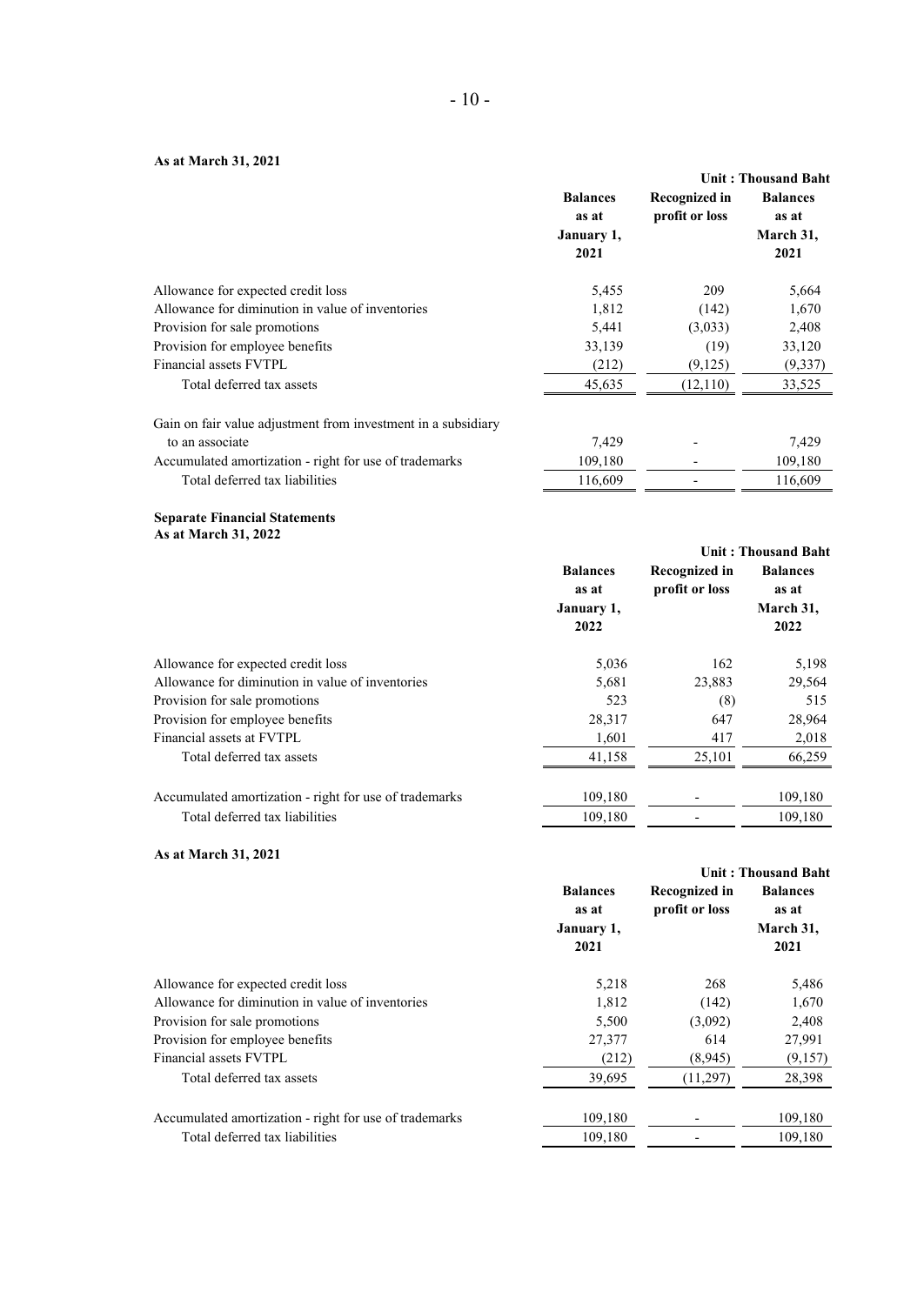Income tax expense (revenue) for the three-month periods ended March 31, 2022 and 2021 consists of the following:

|                                                      | Consolidated<br><b>Financial Statements</b> |        | <b>Separate</b><br><b>Financial Statements</b> | <b>Unit: Thousand Baht</b> |
|------------------------------------------------------|---------------------------------------------|--------|------------------------------------------------|----------------------------|
|                                                      | 2022                                        | 2021   | 2022                                           | 2021                       |
| Current tax expense in respect of the current period | 10.710                                      | 70,670 | 7.388                                          | 68,795                     |
| Deferred tax relating to temporary differences       | (25, 228)                                   | 12.110 | (25, 101)                                      | 11,297                     |
| Income tax expense (revenue)                         | (14, 518)                                   | 82,780 | (17, 713)                                      | 80,092                     |

The income tax expense(revenue) for the three-month periods ended March 31, 2022 and 2021 can be reconciled to the accounting profit(loss) as follows:

|                                                  |                             |          |                             | <b>Unit: Thousand Baht</b> |
|--------------------------------------------------|-----------------------------|----------|-----------------------------|----------------------------|
|                                                  | <b>Consolidated</b>         |          | <b>Separate</b>             |                            |
|                                                  | <b>Financial Statements</b> |          | <b>Financial Statements</b> |                            |
|                                                  | 2022                        | 2021     | 2022                        | 2021                       |
| Profit (loss) before income tax expense          | (89, 452)                   | 404,495  | (85,068)                    | 427,233                    |
| Income tax calculated at 20%                     |                             | 80,899   |                             | 85,446                     |
| Tax effects of transactions that are not taxable |                             |          |                             |                            |
| income and expenses                              | (14, 518)                   | 1.881    | (17,713)                    | (5,354)                    |
| Income tax expense (revenue)                     | (14,518)                    | 82,780   | (17,713)                    | 80,092                     |
|                                                  | $%$ Rate                    | $%$ Rate | $%$ Rate                    | $%$ Rate                   |
| Effective tax rate                               | 16.23                       | 20.47    | 20.82                       | 18.75                      |

For the three-month periods ended March 31, 2022 and 2021, the Company and subsidiaries in Thailand have applied the tax rate of 20% for calculating corporate tax expense and deferred income tax.

For the three-month periods ended March 31, 2022 and 2021, the foreign subsidiary applied the tax rate of each country for calculating tax corporate expense and deferred income tax.

## **11. BANK OVERDRAFTS AND SHORT-TERM BORROWINGS FROM FINANCIAL INSTITUTIONS**

Bank overdrafts and short-term borrowings from financial institutions as at March 31, 2022 and December 31, 2021, consist of:

|                                           |                             | Consolidated          |                             | Unit: Thousand Baht<br><b>Separate</b> |
|-------------------------------------------|-----------------------------|-----------------------|-----------------------------|----------------------------------------|
|                                           | <b>Financial Statements</b> |                       | <b>Financial Statements</b> |                                        |
|                                           | As at<br>March 31,          | As at<br>December 31. | As at<br>March 31,          | As at<br>December 31,                  |
|                                           | 2022                        | 2021                  | 2022                        | 2021                                   |
| Bank overdrafts and short-term borrowings |                             |                       |                             |                                        |
| from financial institutions               | 190.213                     | 198.221               | $\overline{\phantom{0}}$    | $\overline{\phantom{0}}$               |

As at March 31, 2022 and December 31, 2021, a subsidiary has credit lines from local financial institutions for bank overdrafts, short-term borrowings and other facilities which carried interest 1.80 – 2.05% and 1.80% per annum, respectively, and mortgaged by all land and buildings (see Note 8).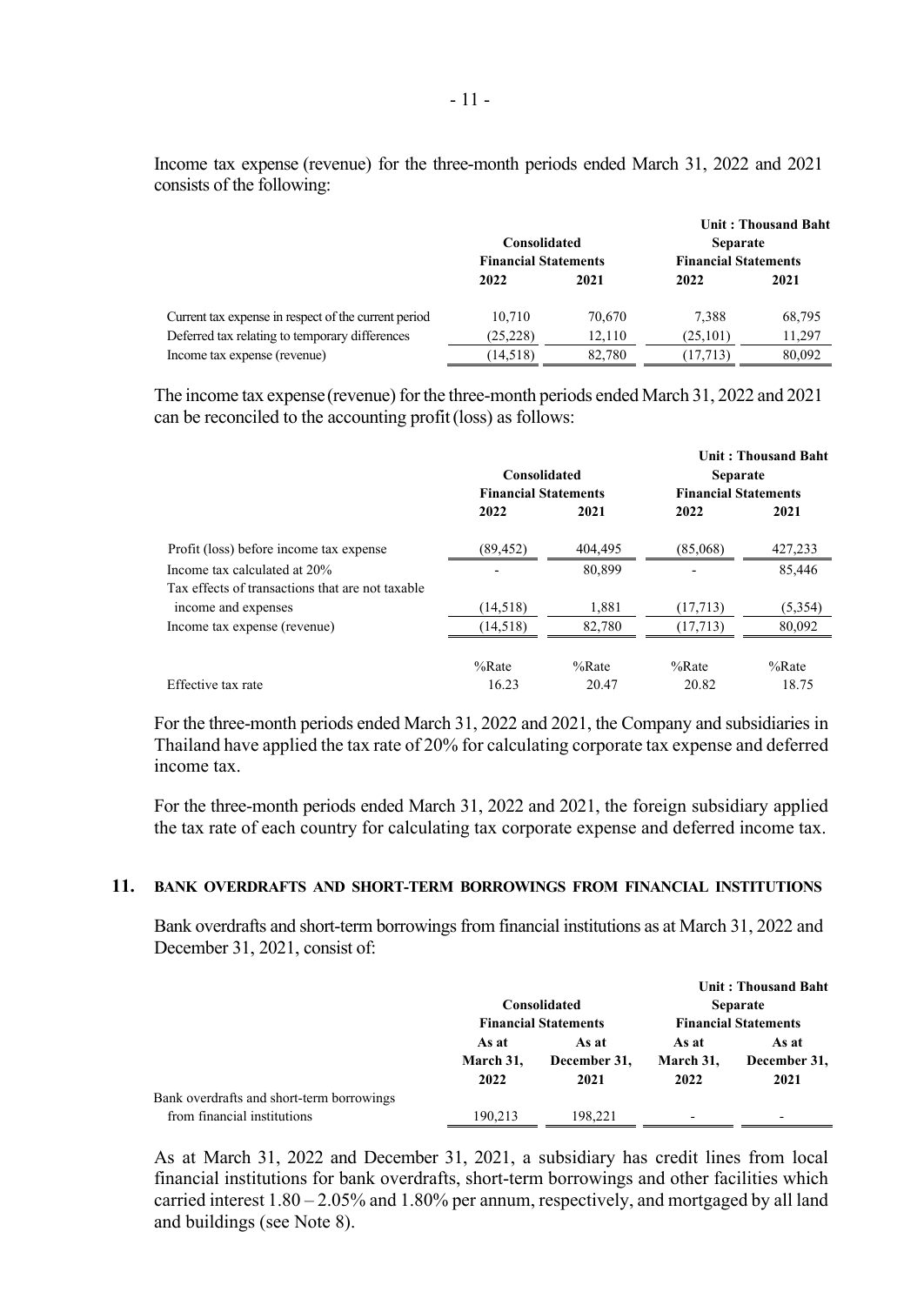As at March 31, 2022 and December 31, 2021, a subsidiary has credit lines from foreign financial institutions for short-term borrowings and other facilities with interest rate during 0.75% - 1.37% and 0.57% - 0.75% per annum, respectively, and guaranteed by the Company (see Note 19.5).

## **12. TRADE AND OTHER CURRENT PAYABLES**

Trade and other current payables as at March 31, 2022 and December 31, 2021, consist of:

|                                               |                   |                             |                                                | <b>Unit: Thousand Baht</b> |           |              |
|-----------------------------------------------|-------------------|-----------------------------|------------------------------------------------|----------------------------|-----------|--------------|
|                                               |                   | Consolidated                | <b>Separate</b><br><b>Financial Statements</b> |                            |           |              |
|                                               |                   | <b>Financial Statements</b> |                                                |                            |           |              |
|                                               | As at             | As at                       | As at                                          | As at                      |           |              |
|                                               | March 31,<br>2022 |                             |                                                | December 31,               | March 31, | December 31. |
|                                               |                   | 2021                        | 2022                                           | 2021                       |           |              |
| Trade payables                                | 1,011,692         | 418,883                     | 995,658                                        | 390,786                    |           |              |
| Other payables                                | 88,411            | 109,556                     | 84,632                                         | 108,902                    |           |              |
| Accrued dividends                             | 996,597           | 2,583                       | 996,597                                        | 2,583                      |           |              |
| Accrued expenses                              | 72,114            | 164,165                     | 53,169                                         | 126,203                    |           |              |
| Advance received from customers (see Note 13) | 26,364            | 25,605                      | 22,783                                         | 25,470                     |           |              |
| Deferred sales (see Note 13)                  | 65,425            | 23,531                      | 41,280                                         | 26,813                     |           |              |
|                                               | 2,260,603         | 744,323                     | 2,194,119                                      | 680,757                    |           |              |

## **13. DEFERRED SALES AND ADVANCE RECEIVED FROM CUSTOMERS**

Deferred sales and advance received from customers represent obligations that the Company and a subsidiary have to deliver fertilizer to the holders of delivery orders (the "fertilizer note") which have been issued by the Company and a subsidiary to its customers.

Deferred sales represent the issued fertilizer notes which have not yet been delivered fertilizer and not yet been received the payment. The Company and a subsidiary have accounted for such outstanding balance of the unpaid and undelivered fertilizer notes in trade receivables at the same amount. However, in the business practice, the customers may cancel the undelivered fertilizer notes which they have not paid for while the Company and a subsidiary are unable to cancel the undelivered fertilizer notes.

While inventories in the consolidated and separate financial statements as at March 31, 2022 and December 31, 2021, included inventories which were under the obligations that the Company and a subsidiary issued fertilizer notes or received payments from customers but the fertilizer has not been delivered (see Note 6). The Company and a subsidiary have recorded such transactions as "Deferred sales" and "Advance received from customers", respectively (see Note 12).

## **14. PROVISION FOR EMPLOYEE BENEFITS**

The Company and its subsidiaries in Thailand operate post-employment benefit obligations due upon retirement under the Thai Labor Protection Act, which are considered as unfunded defined benefit plans.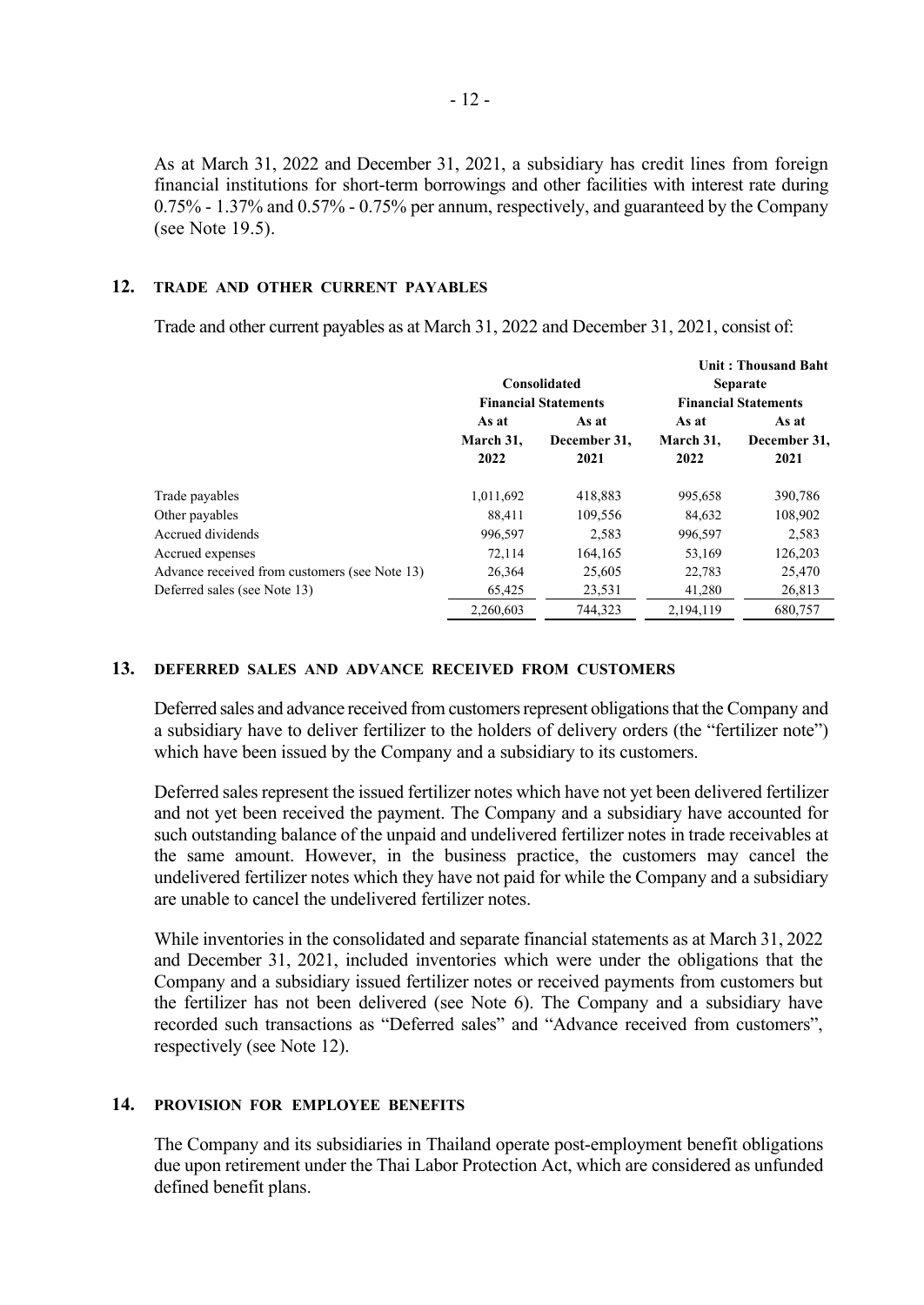|                                                   |                            |                               |                            | Unit: Thousand Baht           |
|---------------------------------------------------|----------------------------|-------------------------------|----------------------------|-------------------------------|
|                                                   |                            | Consolidated                  |                            | <b>Separate</b>               |
|                                                   |                            | <b>Financial Statements</b>   |                            | <b>Financial Statements</b>   |
|                                                   | As at<br>March 31,<br>2022 | As at<br>December 31,<br>2021 | As at<br>March 31,<br>2022 | As at<br>December 31,<br>2021 |
| Provision for employee benefits - current portion | 15,194                     | 12,960                        | 9,566                      | 7,331                         |
| Provision for employee benefits                   | 152,486                    | 158,473                       | 135,256                    | 141,583                       |
|                                                   | 167,680                    | 171.433                       | 144,822                    | 148,914                       |

Provision for employee benefits as at March 31, 2022 and December 31, 2021, consist of:

Amounts recognized in the statements of comprehensive income in respect of the postemployment benefit obligations due upon retirement for the three-month periods ended March 31, 2022 and 2021 are as follows:

|                      | Consolidated<br><b>Financial Statements</b> |       | <b>Separate</b><br><b>Financial Statements</b> | <b>Unit: Thousand Baht</b> |
|----------------------|---------------------------------------------|-------|------------------------------------------------|----------------------------|
|                      | 2022                                        | 2021  | 2022                                           | 2021                       |
| Current service cost | 2,871                                       | 2,920 | 2,612                                          | 2,564                      |
| Interest cost        | 707                                         | 585   | 627                                            | 503                        |
|                      | 3,578                                       | 3,505 | 3,239                                          | 3,067                      |

Movements in provision for employee benefits for the three-month periods ended March 31, 2022 and 2021 are as follows:

|                                                  |                             |         |                             | <b>Unit: Thousand Baht</b> |
|--------------------------------------------------|-----------------------------|---------|-----------------------------|----------------------------|
|                                                  | Consolidated                |         | <b>Separate</b>             |                            |
|                                                  | <b>Financial Statements</b> |         | <b>Financial Statements</b> |                            |
|                                                  | 2022                        | 2021    | 2022                        | 2021                       |
| Provision for employee benefits as at January 1, |                             |         |                             |                            |
| (Including current portion)                      | 171,433                     | 169,694 | 148,914                     | 140,883                    |
| Current service cost                             | 2,871                       | 2,920   | 2,612                       | 2,564                      |
| Interest cost                                    | 707                         | 585     | 627                         | 503                        |
| Benefit paid                                     | (7,331)                     | (7,599) | (7,331)                     | (3,998)                    |
| Provision for employee benefits as at March 31,  |                             |         |                             |                            |
| (Including current portion)                      | 167,680                     | 165,600 | 144.822                     | 139.952                    |

The principal actuarial assumptions used to calculate the provision for employee benefits as at March 31, 2022 and December 31, 2021, are as follows:

|                                  | <b>Consolidated and Separate</b><br><b>Financial Statements</b> |                                        |  |
|----------------------------------|-----------------------------------------------------------------|----------------------------------------|--|
|                                  | As at March 31, 2022<br>$(\%$ p.a.)                             | As at December 31, 2021<br>$(\%$ p.a.) |  |
| Discount rate                    | 1.90                                                            | 1.90                                   |  |
| Turnover rate                    | $1.5 - 13$                                                      | $1.5 - 13$                             |  |
|                                  | Depend on range of                                              | Depend on range of                     |  |
|                                  | employee age                                                    | employee age                           |  |
| Expected rate of salary increase | $4 - 6$                                                         | $4 - 6$                                |  |
| Future gold price growth         |                                                                 |                                        |  |
| Mortality rate                   | Thai Mortality Table 2017                                       | Thai Mortality Table 2017              |  |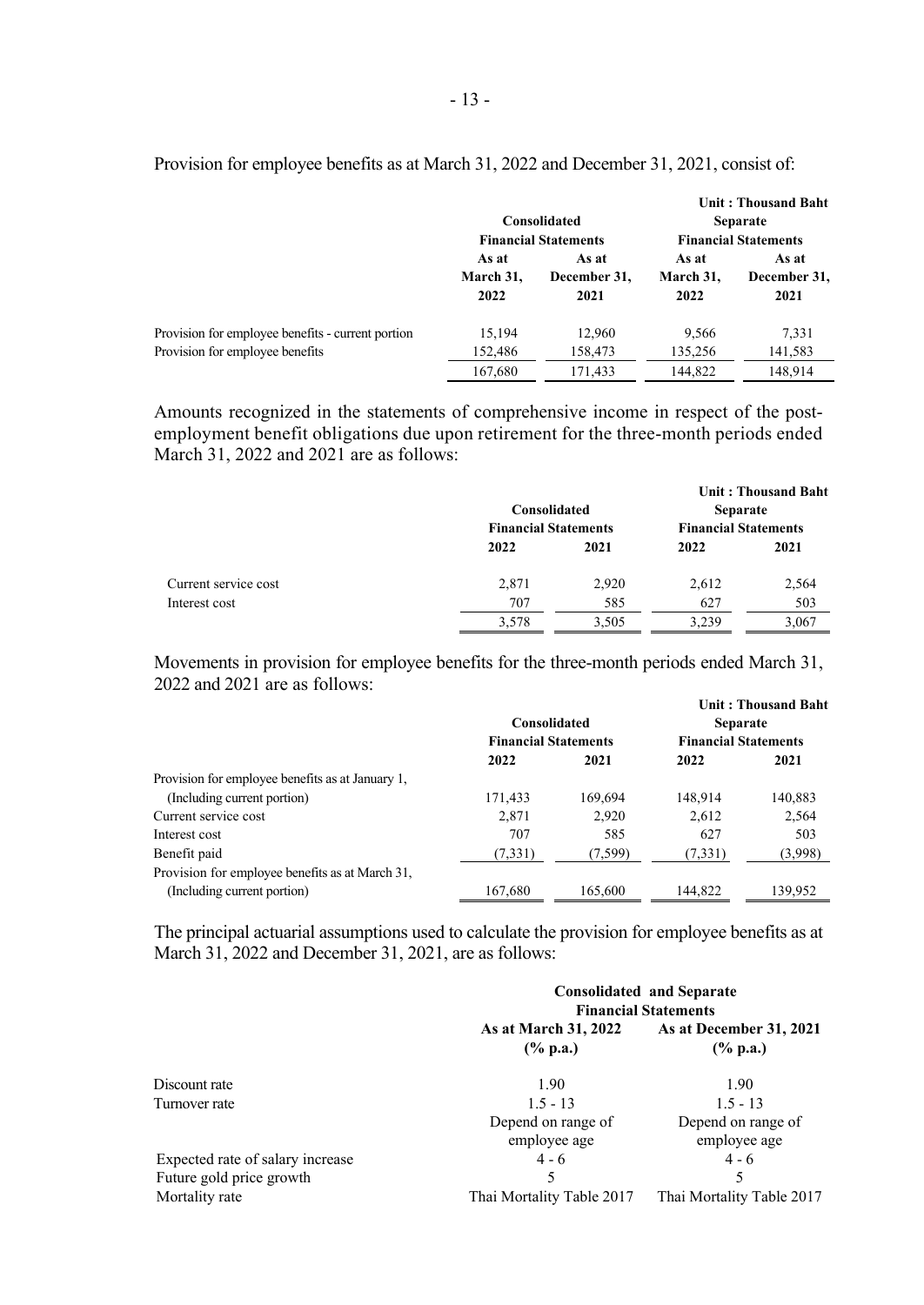# **15. OTHER INCOME**

Other income for the three-month periods ended March 31, 2022 and 2021 consist of:

|                                               | <b>Consolidated</b><br><b>Financial Statements</b> |                          | <b>Unit: Thousand Baht</b><br><b>Separate</b><br><b>Financial Statements</b> |        |
|-----------------------------------------------|----------------------------------------------------|--------------------------|------------------------------------------------------------------------------|--------|
|                                               | 2022                                               | 2021                     | 2022                                                                         | 2021   |
| Rental income                                 | 2,090                                              | 2,090                    | 5,911                                                                        | 5,496  |
| Gain on sale of property, plant and equipment | 1,588                                              | 440                      | 1,006                                                                        | 440    |
| Gain on foreign exchange rate - net           |                                                    | 55,416                   |                                                                              | 57,558 |
| Dividend income                               |                                                    | $\overline{\phantom{a}}$ |                                                                              | 21,487 |
| Others                                        | 2,440                                              | 1,436                    | 3,026                                                                        | 2,221  |
|                                               | 6,118                                              | 59,382                   | 9,943                                                                        | 87,202 |

## **16. EXPENSES BY NATURE**

Significant expenses by nature for the three-month periods ended March 31, 2022 and 2021 consist of:

|                                                        | <b>Consolidated</b><br><b>Financial Statements</b> |            | <b>Unit: Thousand Baht</b><br><b>Separate</b><br><b>Financial Statements</b> |            |
|--------------------------------------------------------|----------------------------------------------------|------------|------------------------------------------------------------------------------|------------|
|                                                        | 2022                                               | 2021       | 2022                                                                         | 2021       |
| Changes in finished goods and work in process          | (319, 628)                                         | (168, 145) | (321, 375)                                                                   | (160, 532) |
| Cost of finished goods purchased                       | 50,514                                             | 33,251     |                                                                              |            |
| Raw materials used                                     | 1,515,257                                          | 1,355,106  | 1,513,341                                                                    | 1,325,393  |
| Employee benefit expenses                              | 126,507                                            | 125,028    | 103,375                                                                      | 100,798    |
| Depreciation and amortization                          | 68,756                                             | 68,316     | 60,898                                                                       | 60,652     |
| Loss for diminution in value of inventories (Reversal) | 117,732                                            | (624)      | 117,756                                                                      | (661)      |
| Allowance for expected credit loss                     | 895                                                | 1.209      | 812                                                                          | 1,343      |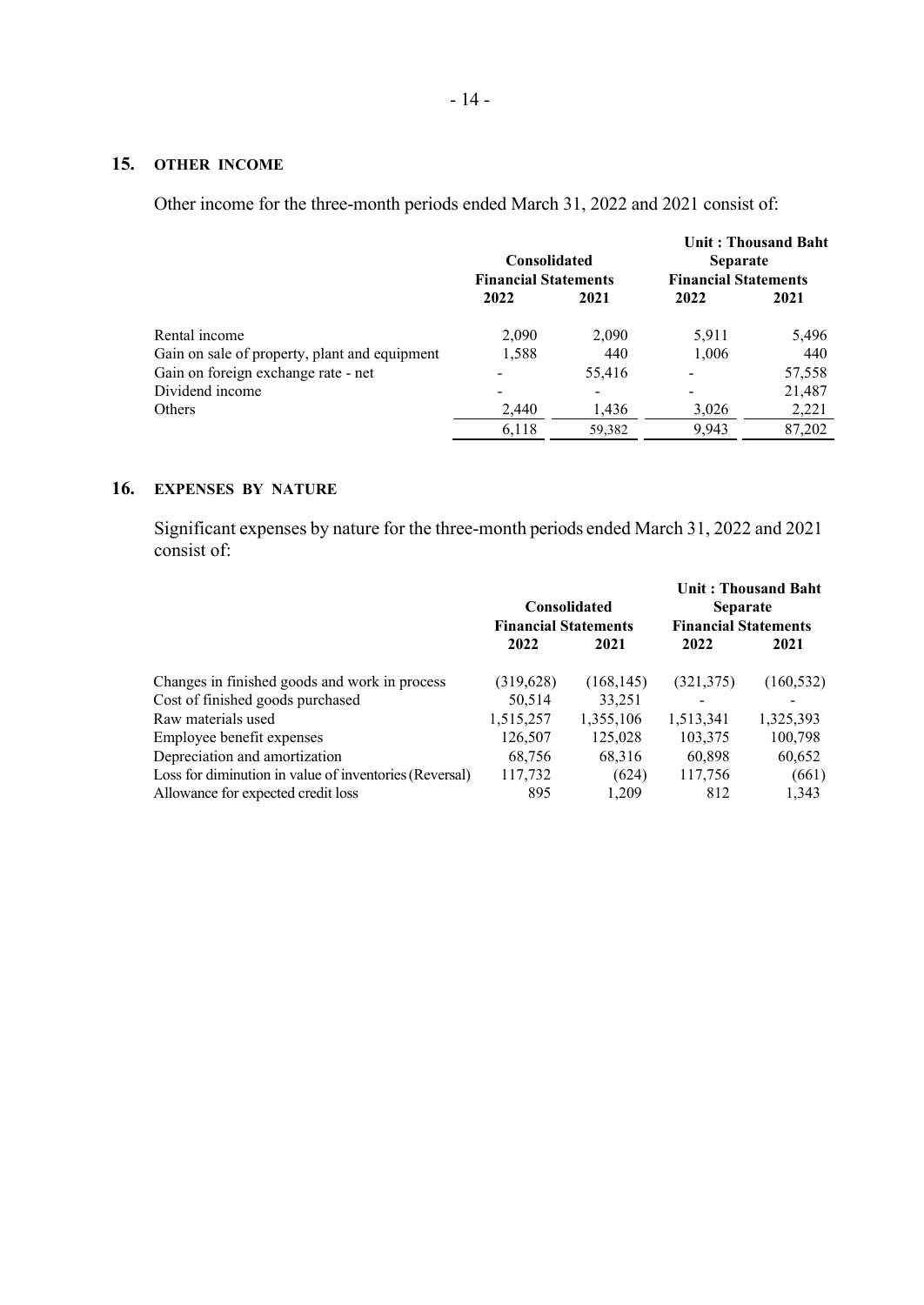## **17. DIVIDENDS**

On March 25, 2022, the Ordinary Shareholders' meeting of the Company passed a resolution to pay dividends to shareholders at Baht 1.70 per share, totaling Baht 994.01 million as an appropriation of profit for the year 2021. Such dividend was paid in April 2022.

On March 26, 2021, the Ordinary Shareholders' meeting of the Company passed a resolution to pay dividends to shareholders at Baht 1.80 per share, totaling Baht 1,052.49 million as an appropriation of profit for the year 2020. Such dividend was paid in April 2021.

The Annual General Shareholders' meetings of subsidiaries passed a resolution to distribute annual dividends as an appropriation of profit for the year 2020 to ordinary shareholders as follows:

|                                   |                               |                     |                            |                                  | <b>Unit: Thousand Baht</b> |  |
|-----------------------------------|-------------------------------|---------------------|----------------------------|----------------------------------|----------------------------|--|
| Company name                      | General                       | <b>Dividend</b>     |                            | Dividend paid to                 |                            |  |
|                                   | shareholders'<br>meeting date | per share<br>(Baht) | <b>Owners of</b><br>parent | Non-<br>controlling<br>interests | amount                     |  |
| N.I.M. Company Limited            | March 29, 2021                | 2.90                | 18.487                     | 17,763                           | 36,250                     |  |
| MC Agro-Chemicals Company Limited | March 29, 2021                | 6.00                | 3,000                      | ۰                                | 3,000                      |  |
|                                   |                               |                     | 21,487                     | 17,763                           | 39,250                     |  |

## **18. TRANSACTIONS BETWEEN RELATED PARTIES**

Transactions between related parties are as follows:

## 18.1 Investments

## 18.1.1 Investment in an associate

| <b>Type of</b>      | Paid-up | Ownership     |        |               | <b>Dividend</b>                                 |
|---------------------|---------|---------------|--------|---------------|-------------------------------------------------|
| <b>business</b>     | capital | $\frac{0}{0}$ | Cost   | <b>Equity</b> | received                                        |
|                     |         |               | Method | <b>Method</b> |                                                 |
|                     |         |               |        |               |                                                 |
| Lease out warehouse | 200,000 | 49.00         | 98,000 | 137,019       |                                                 |
|                     |         |               |        |               |                                                 |
|                     |         |               |        |               | Unit: Thousand Baht                             |
| <b>Type of</b>      | Paid-up | Ownership     |        |               | <b>Dividend</b>                                 |
| business            | capital | $\frac{0}{0}$ | Cost   | <b>Equity</b> | received                                        |
|                     |         |               | Method | <b>Method</b> |                                                 |
|                     |         |               |        |               |                                                 |
| Lease out warehouse | 200,000 | 49.00         | 98,000 | 136,978       |                                                 |
|                     |         |               |        |               | Unit: Thousand Baht<br>Investment<br>Investment |

Aggregate financial information of an associate is not individually material.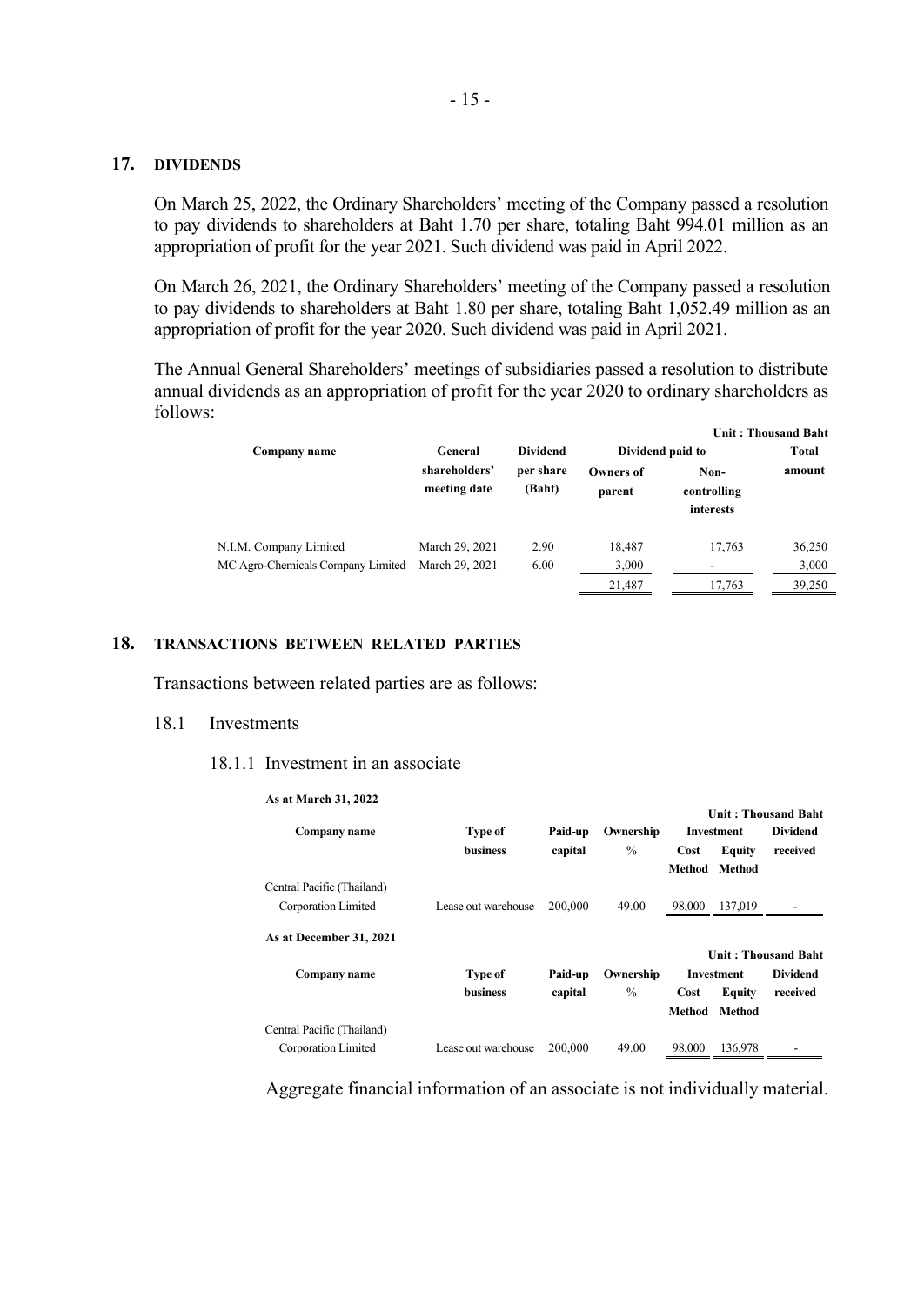Share of profit from investment in an associate for the three-month periods ended March 31, consist of:

|                                                 | <b>Unit: Thousand Baht</b> |      |
|-------------------------------------------------|----------------------------|------|
|                                                 | 2022                       | 2021 |
| Share of profit from investment in an associate | 41                         |      |
|                                                 |                            |      |

## 18.1.2 Investments in subsidiaries

| Company name                         | <b>Type of business</b>                                    |                            | Paid-up capital               |                            | Ownership %                   |                            | <b>Unit: Thousand Baht</b><br>Cost |
|--------------------------------------|------------------------------------------------------------|----------------------------|-------------------------------|----------------------------|-------------------------------|----------------------------|------------------------------------|
|                                      |                                                            | As at<br>March 31.<br>2022 | As at<br>December 31,<br>2021 | As at<br>March 31.<br>2022 | As at<br>December 31,<br>2021 | As at<br>March 31,<br>2022 | As at<br>December 31,<br>2021      |
| N.I.M. Company<br>Limited            | Lease out tank yard<br>for containing<br>liquid chemicals  | 125,000                    | 125,000                       | 51.00                      | 51.00                         | 63,750                     | 63,750                             |
| MC Agro-Chemicals<br>Company Limited | Manufacture, import<br>and distribute<br>Chemical products | 50,000                     | 50,000                        | 99.99                      | 99.99                         | 49.999                     | 49,999                             |
| <b>TCCC Myanmar</b><br>Limited       | Manufacture, import<br>and distribute<br>various chemical  |                            |                               |                            |                               |                            |                                    |
| Total Investments in subsidiaries    | fertilizer compound                                        | 439,106                    | 439,106                       | 99.99                      | 99.99                         | 439,106<br>552,855         | 439,106<br>552,855                 |
|                                      | Less Allowance for impairment of investment in subsidiary  |                            |                               |                            |                               | (169,000)                  | (169,000)                          |
|                                      |                                                            |                            |                               |                            |                               | 383,855                    | 383,855                            |

# 18.2 Business transactions with related parties

# 18.2.1 Balances as at March 31, 2022 and December 31, 2021, consist of:

| Account name/ Company's name      | Relationship      | Consolidated<br><b>Financial Statements</b> |                               | Unit: Thousand Baht<br><b>Separate</b><br><b>Financial Statements</b> |                               |
|-----------------------------------|-------------------|---------------------------------------------|-------------------------------|-----------------------------------------------------------------------|-------------------------------|
|                                   |                   | As at<br>March 31,<br>2022                  | As at<br>December 31.<br>2021 | As at<br>March 31,<br>2022                                            | As at<br>December 31,<br>2021 |
| <b>Trade receivables</b>          |                   |                                             |                               |                                                                       |                               |
| TCCC Myanmar Limited              | Subsidiary        |                                             |                               | 186,149                                                               | 272,549                       |
|                                   |                   |                                             |                               | 186,149                                                               | 272,549                       |
| Other receivables                 |                   |                                             |                               |                                                                       |                               |
| N.I.M. Company Limited            | Subsidiary        |                                             |                               | 964                                                                   | 957                           |
| MC Agro-Chemicals Company Limited | Subsidiary        |                                             |                               | 17                                                                    | 71                            |
| <b>TCCC Myanmar Limited</b>       | Subsidiary        |                                             |                               | 618                                                                   | 536                           |
|                                   |                   |                                             |                               | 1,599                                                                 | 1,564                         |
| <b>Trade payables</b>             |                   |                                             |                               |                                                                       |                               |
| Sojitz Corporation                | Major shareholder |                                             | 5,136                         |                                                                       |                               |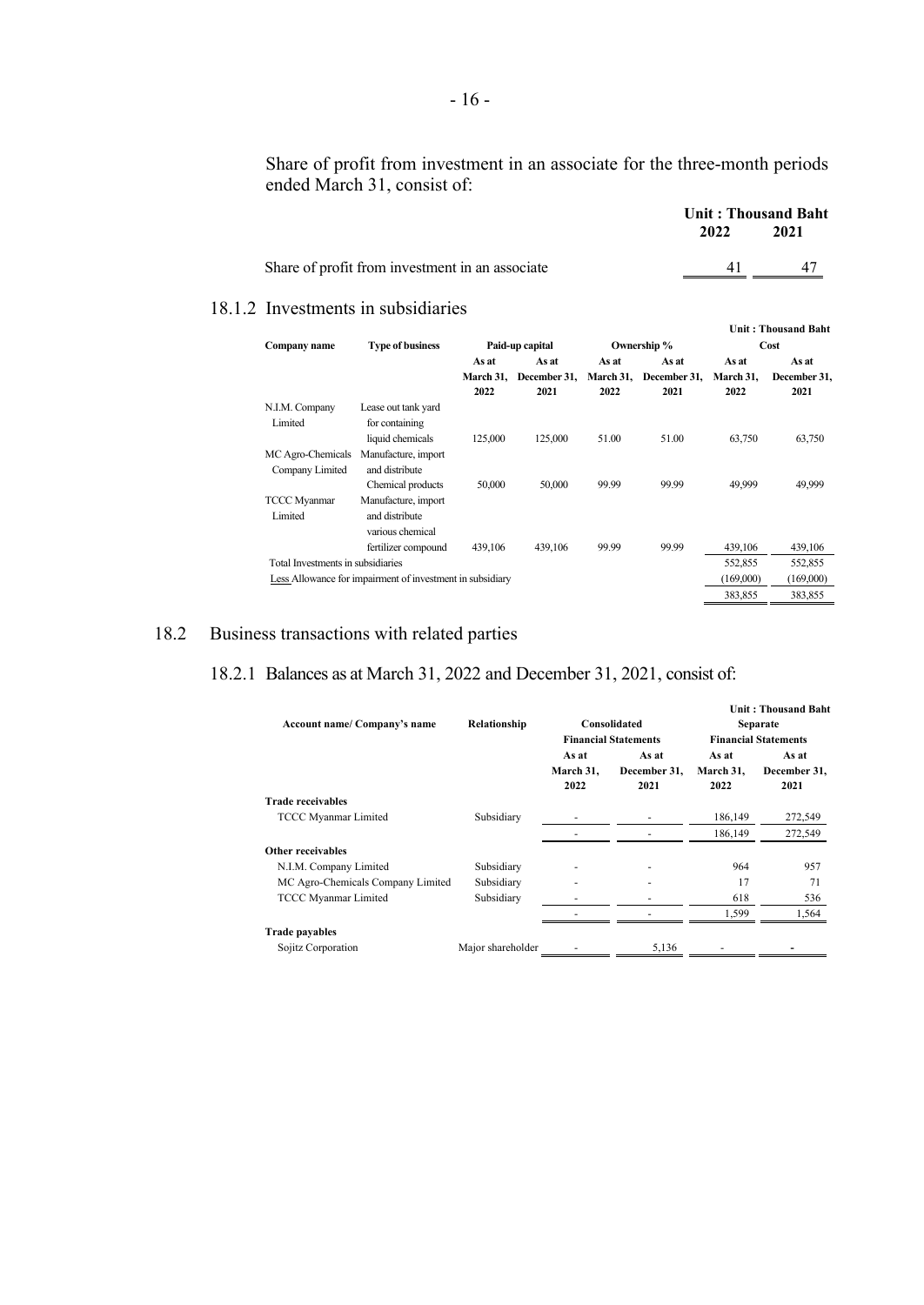# 18.2.2 Transactions with related parties for the three-month periods ended March 31, 2022 and 2021 consist of:

|                                         |                   |                             |       |                             | <b>Unit: Thousand Baht</b> |
|-----------------------------------------|-------------------|-----------------------------|-------|-----------------------------|----------------------------|
| Account name/ Company's name            | Relationship      | Consolidated                |       | Separate                    |                            |
|                                         |                   | <b>Financial Statements</b> |       | <b>Financial Statements</b> |                            |
|                                         |                   | 2022                        | 2021  | 2022                        | 2021                       |
| <b>Revenues from sales and services</b> |                   |                             |       |                             |                            |
| <b>TCCC Myanmar Limited</b>             | Subsidiary        |                             |       | 142,064                     | 47,904                     |
|                                         |                   |                             |       | 142,064                     | 47,904                     |
| Other income                            |                   |                             |       |                             |                            |
| N.I.M. Company Limited                  | Subsidiary        |                             |       | 4,155                       | 3,699                      |
| MC Agro-Chemicals Company Limited       | Subsidiary        |                             |       | 17                          | 14                         |
| <b>TCCC Myanmar Limited</b>             | Subsidiary        |                             |       | 921                         | 845                        |
|                                         |                   |                             |       | 5,093                       | 4,558                      |
| Dividend income                         |                   |                             |       |                             |                            |
| N.I.M. Company Limited                  | Subsidiary        |                             |       |                             | 18,487                     |
| MC Agro-Chemicals Company Limited       | Subsidiary        |                             |       |                             | 3,000                      |
|                                         |                   |                             |       |                             | 21,487                     |
| <b>Purchases</b>                        |                   |                             |       |                             |                            |
| Sojitz Corporation                      | Major shareholder |                             | 1,764 |                             |                            |
| <b>Managements' remuneration</b>        | Directors and     |                             |       |                             |                            |
|                                         | managements       | 10,174                      | 9,680 | 10,132                      | 9,188                      |

Purchases and sales with related companies, subsidiaries and Sojitz Corporation, terms and prices are those agreed upon by the buyer and the seller based on market prices.

## **19. COMMITMENTS AND LETTERS OF GUARANTEE**

- 19.1 The Company has capital expenditure commitment as at March 31, 2022 and December 31, 2021, of Baht 88.97 million and Baht 151.26 million, respectively.
- 19.2 As at March 31, 2022 and December 31, 2021, the Group has commitments according to short-term leases and leases of low-value assets in the consolidated financial statements of Baht 15.49 million and Baht 18.40 million, respectively.

As at March 31, 2022 and December 31, 2021, the Company has commitments according to short-term leases and leases of low-value assets in the separate financial statements of Baht 10.24 million and Baht 11.30 million, respectively.

19.3 As at March 31, 2022 and December 31, 2021, the Group is granted credit facilities from local financial institutions which consisted of bank overdrafts and short-term borrowings, letters of credit, forward contracts and letters of guarantee. The Company and a subsidiary used land, land improvements and buildings as collateral (see Note 8).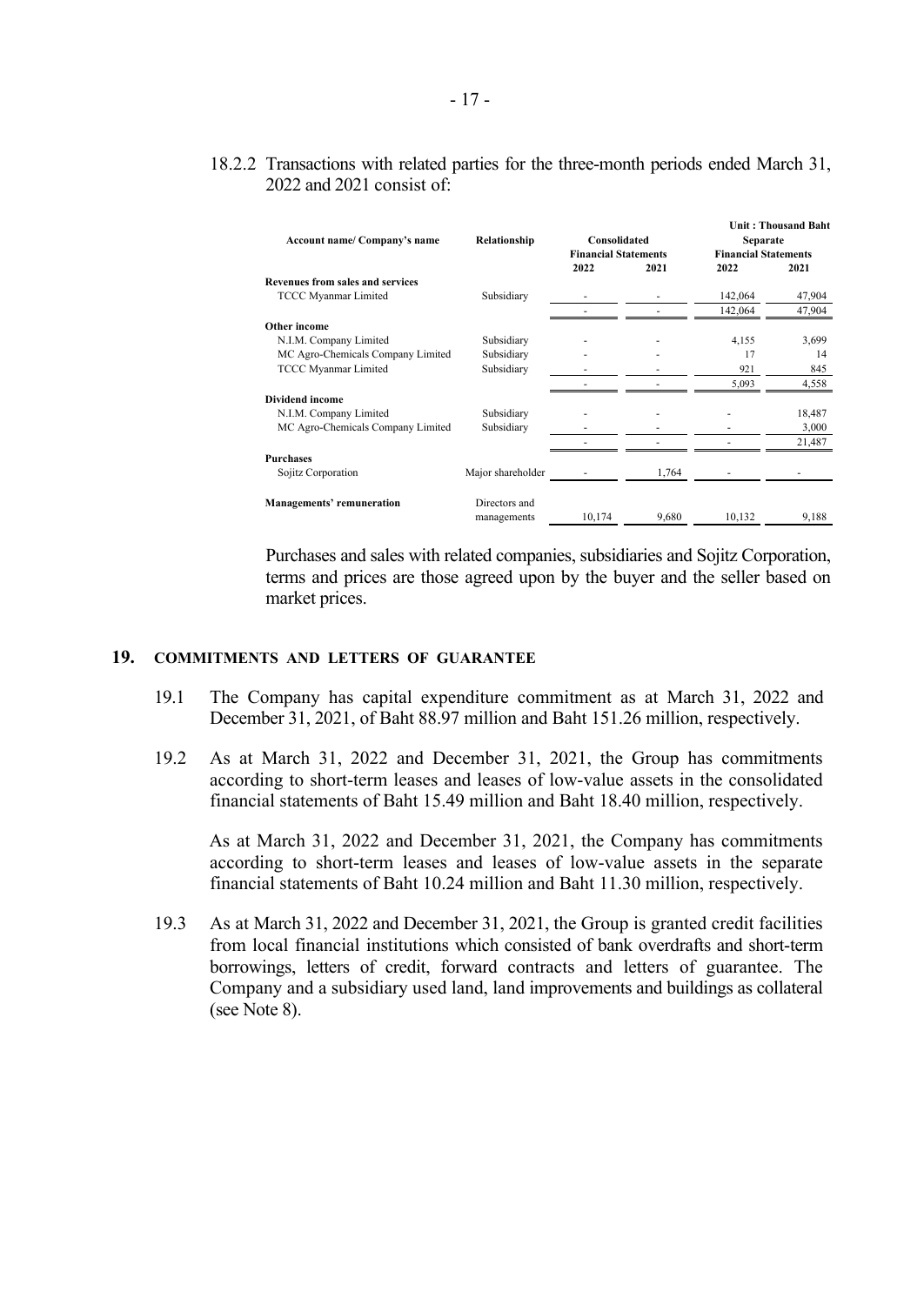|                            | Currency                  |                            | Consolidated<br><b>Financial Statements</b> | Unit : Million<br><b>Separate</b><br><b>Financial Statements</b> |                               |  |
|----------------------------|---------------------------|----------------------------|---------------------------------------------|------------------------------------------------------------------|-------------------------------|--|
|                            |                           | As at<br>March 31,<br>2022 | As at<br>December 31,<br>2021               | As at<br>March 31,<br>2022                                       | As at<br>December 31,<br>2021 |  |
| Credit facilities*         | <b>Baht</b><br><b>USD</b> | 10,076.07<br>37.00         | 11,381.02<br>37.00                          | 9,885.57<br>30.00                                                | 11,213.45<br>30.00            |  |
| Forward exchange contracts | Baht<br><b>USD</b>        | 3,259.71<br>121.05         | 4,192.98<br>146.96                          | 3,239.71<br>114.66                                               | 4,179.48<br>140.76            |  |
| Letters of guarantee       | <b>Baht</b>               | 91.34                      | 91.34                                       | 91.34                                                            | 91.34                         |  |

As at March 31, 2022 and December 31, 2021, the unused credit facilities, consist of:

\* The Company has been allowed by certain banks to have forward exchange contracts equal to the line of letters of credit and trust receipts granted by such banks.

19.4 As at March 31, 2022 and December 31, 2021, the Company and a subsidiary have letters of guarantee issued by banks which are unsecured as follows:

|                                      |                            | Consolidated<br><b>Financial Statements</b> |                            | Unit: Thousand Baht<br><b>Separate</b><br><b>Financial Statements</b> |
|--------------------------------------|----------------------------|---------------------------------------------|----------------------------|-----------------------------------------------------------------------|
|                                      | As at<br>March 31,<br>2022 | As at<br>December 31,<br>2021               | As at<br>March 31,<br>2022 | As at<br>December 31,<br>2021                                         |
| Letters of guarantee for electricity | 8,831                      | 8,831                                       | 8,656                      | 8,656                                                                 |

19.5 As at March 31, 2022 and December 31, 2021, the Company has commitment for being as a guarantor of short-term borrowings and other facilities for a subsidiary of USD 12.00 million (or equivalent to Baht 401.46 million) and USD 12.00 million (or equivalent to Baht 403.11 million), respectively (see Note 11).

As at December 31, 2021, the Company has commitment for being as a guarantor for a subsidiary in order to purchase of raw materials and single fertilizer of USD 0.13 million (or equivalent to Baht 4.37 million). (as at March 31, 2022: Nil)

19.6 As at March 31, 2022 and December 31, 2021, the Company has commitment with a bank regarding the outstanding letters of credit of USD 26.63 million (or equivalent to Baht 890.95 million) and USD 1.69 million (or equivalent to Baht 56.65 million), respectively.

As at December 31, 2021, a subsidiary has commitment with a bank regarding the outstanding letters of credit of USD 0.10 million (or equivalent to Baht 3.52 million). (as at March 31, 2022: Nil)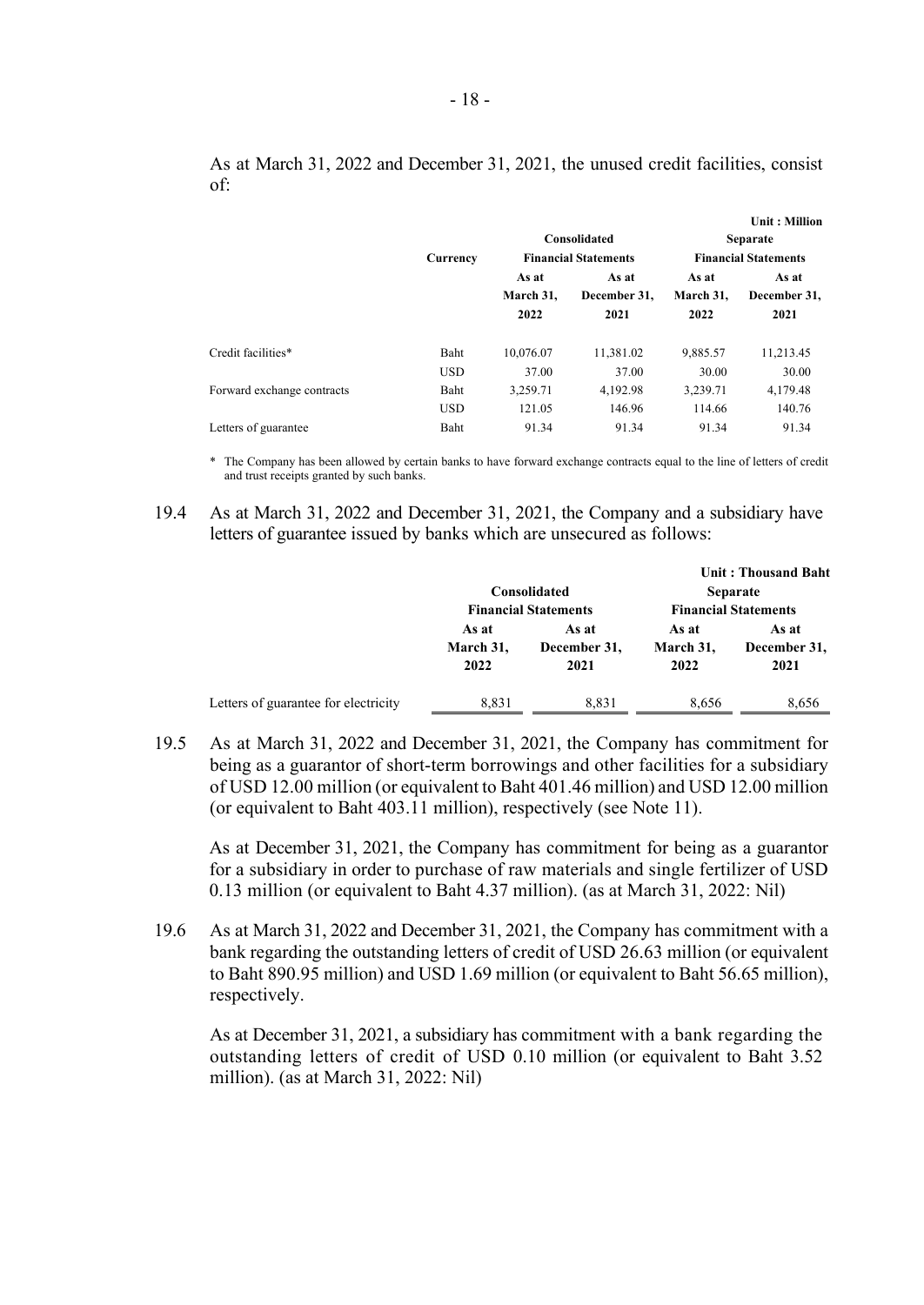## **20. SEASONALITY OF OPERATION**

The Company's main business is to manufacture, import, export and distribute various chemical fertilizer compound. The main revenues of the Company are received seasonally within a financial year especially in the second and third quarters of each year. Such main revenues are recognized when incur in each quarter. For supplementary financial information, total revenues, cost of sales and total comprehensive income for the twelve-month periods ended March 31, 2022 and 2021 were shown as below:

|                                             |                             |            |                             | <b>Unit: Thousand Baht</b> |  |
|---------------------------------------------|-----------------------------|------------|-----------------------------|----------------------------|--|
|                                             | Consolidated                |            | <b>Separate</b>             |                            |  |
|                                             | <b>Financial Statements</b> |            | <b>Financial Statements</b> |                            |  |
|                                             | 2022                        | 2021       | 2022                        | 2021                       |  |
| Revenues from sales                         | 11,686,953                  | 10,017,651 | 11,253,919                  | 9,487,614                  |  |
| Revenues from rendering of services         | 135,766                     | 120,536    |                             |                            |  |
| Costs of sales of goods                     | 9,746,121                   | 7,413,891  | 9,449,994                   | 6,972,128                  |  |
| Costs of rendering of services              | 36,060                      | 41,801     |                             |                            |  |
| Profit attributable to owners of the parent | 1,181,450                   | 1,702,328  | 1,036,900                   | 1,765,779                  |  |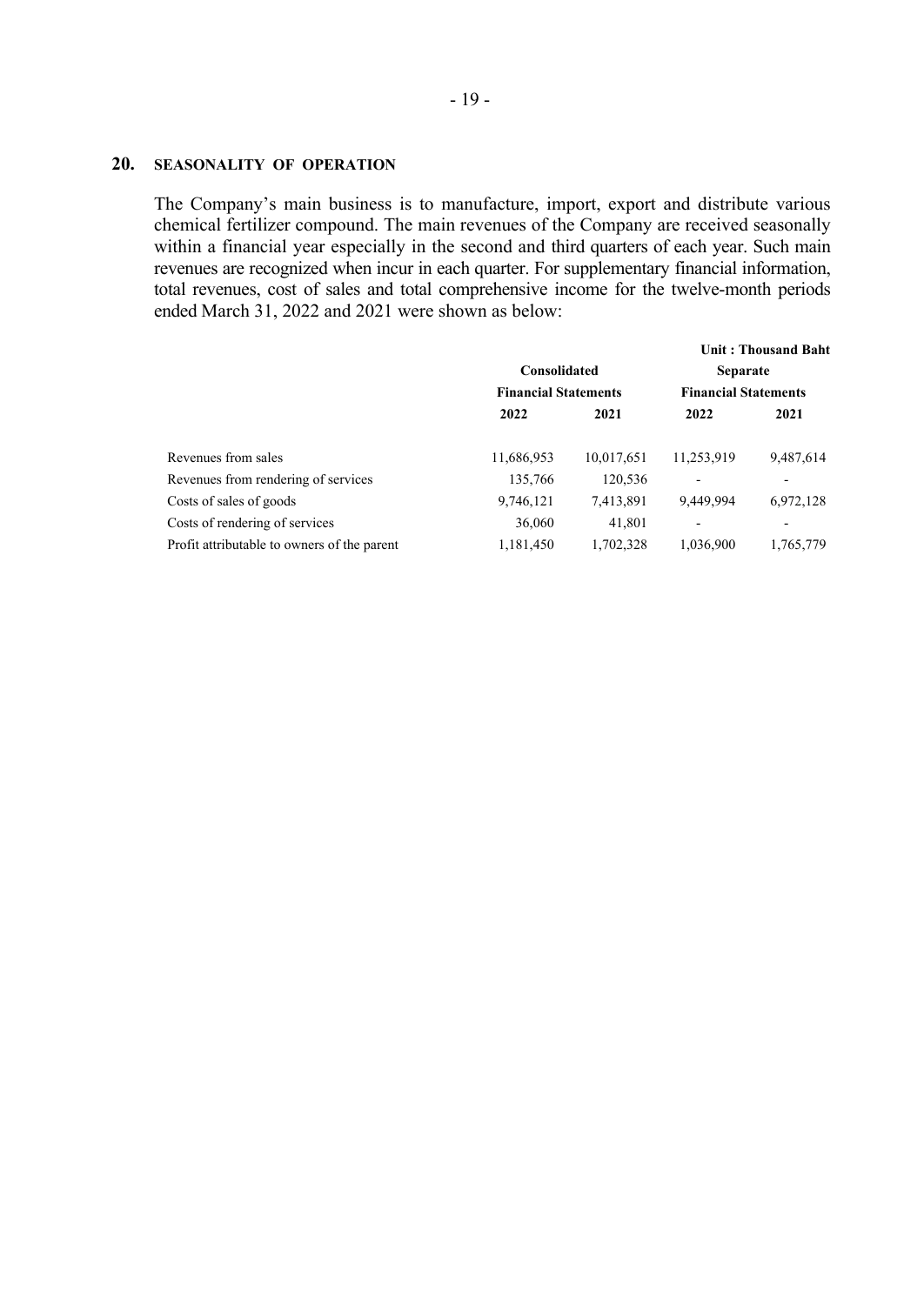## **21. BUSINESS SEGMENT INFORMATION**

The Company's main business is to manufacture, import, export and distribute various chemical fertilizer compound. The subsidiaries' main businesses are to manufacture, import and distribute various chemical fertilizer compound, solvents, chemical products, rental services and others. The business segment information of the Company and its subsidiaries classified by industries is as follows:

**For the three-month period ended March 31, 2022**

|                                            |                      |                         |                              | <b>Unit: Thousand Baht</b>    |                           |  |
|--------------------------------------------|----------------------|-------------------------|------------------------------|-------------------------------|---------------------------|--|
|                                            | Recognized<br>at the | Recognized<br>over time | <b>Revenues and</b><br>other | <b>Total</b><br>comprehensive | <b>Assets</b><br>employed |  |
| Fertilizer section                         | point of time        |                         | income                       | income (loss)                 |                           |  |
| - Revenues from sales                      | 1,651,477            |                         | 1,651,477                    |                               |                           |  |
| - Other income                             | 4,244                | 11,260                  | 15,504                       |                               |                           |  |
|                                            | 1,655,721            | 11,260                  | 1,666,981                    | (105,780)                     | 13,266,820                |  |
| Rental services section                    |                      |                         |                              |                               |                           |  |
| - Revenues from services                   |                      | 31,098                  | 31,098                       |                               |                           |  |
| - Other income                             | 400                  | 172                     | 572                          |                               |                           |  |
|                                            | 400                  | 31,270                  | 31,670                       | 14,707                        | 268,956                   |  |
| Other sections                             |                      |                         |                              |                               |                           |  |
| - Revenues from sales                      | 61,800               | 1,815                   | 63,615                       |                               |                           |  |
| - Other income                             | 656                  |                         | 656                          |                               |                           |  |
|                                            | 62,456               | 1,815                   | 64,271                       | 1,621                         | 278,680                   |  |
| Less Intersegment revenues                 |                      |                         | (147, 117)                   |                               |                           |  |
| Total revenues                             |                      |                         | 1,615,805                    |                               |                           |  |
| Profit (loss) before income tax expense    |                      |                         |                              | (89, 452)                     |                           |  |
| Add Income tax revenue                     |                      |                         |                              | 14,518                        |                           |  |
| Profit (loss) for the period               |                      |                         |                              | (74, 934)                     |                           |  |
|                                            |                      |                         |                              |                               | 13,814,456                |  |
| Less Intersegment assets                   |                      |                         |                              |                               | (557, 433)                |  |
| Total assets                               |                      |                         |                              |                               | 13,257,023                |  |
| Less Non-controlling interests in          |                      |                         |                              |                               |                           |  |
| total comprehensive income                 |                      |                         |                              | (5,784)                       |                           |  |
| Exchange differences on translation of     |                      |                         |                              |                               |                           |  |
| financial statements of foreign subsidiary |                      |                         |                              | 754                           |                           |  |
| Total comprehensive loss attributable to   |                      |                         |                              |                               |                           |  |
| owners of the parent                       |                      |                         |                              | (79,964)                      |                           |  |
| Consolidated assets as at March 31, 2022   |                      |                         |                              |                               | 13,257,023                |  |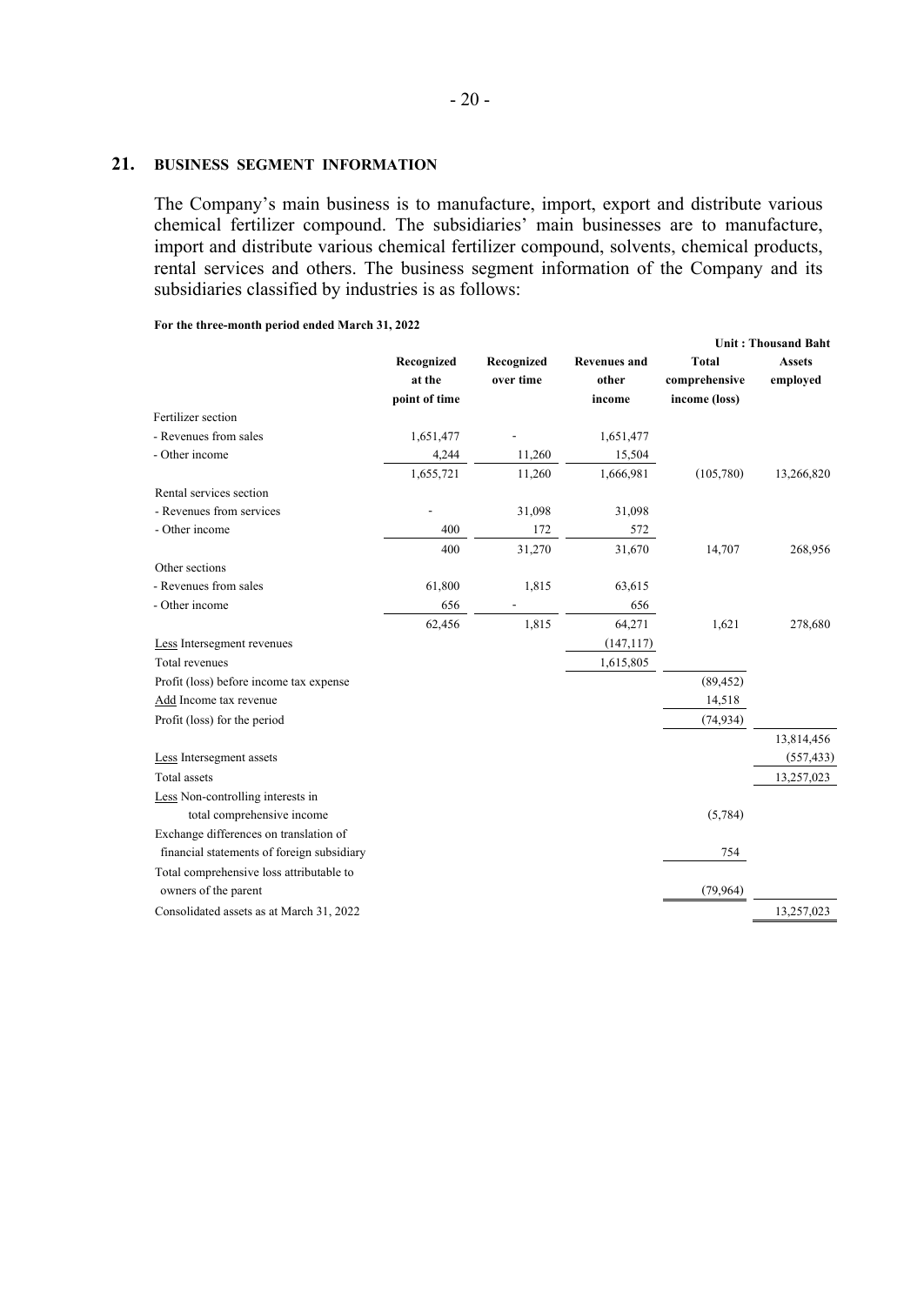## **For the three-month period ended March 31, 2021**

|                                            |                                       |                         |                                        | <b>Unit: Thousand Baht</b>                     |                           |
|--------------------------------------------|---------------------------------------|-------------------------|----------------------------------------|------------------------------------------------|---------------------------|
|                                            | Recognized<br>at the<br>point of time | Recognized<br>over time | <b>Revenues and</b><br>other<br>income | <b>Total</b><br>comprehensive<br>income (loss) | <b>Assets</b><br>employed |
| Fertilizer section                         |                                       |                         |                                        |                                                |                           |
| - Revenues from sales                      | 1,825,446                             |                         | 1,825,446                              |                                                |                           |
| - Other income                             | 81,808                                | 12,270                  | 94,078                                 |                                                |                           |
|                                            | 1,907,254                             | 12,270                  | 1,919,524                              | 391,058                                        | 13,216,454                |
| Rental services section                    |                                       |                         |                                        |                                                |                           |
| - Revenues from services                   |                                       | 30,189                  | 30,189                                 |                                                |                           |
| - Other income                             | 81                                    | 235                     | 316                                    |                                                |                           |
|                                            | 81                                    | 30,424                  | 30,505                                 | 13,134                                         | 245,091                   |
| Other sections                             |                                       |                         |                                        |                                                |                           |
| - Revenues from sales                      | 60,154                                | 747                     | 60,901                                 |                                                |                           |
| - Other income                             | 569                                   |                         | 569                                    |                                                |                           |
|                                            | 60,723                                | 747                     | 61,470                                 | 303                                            | 262,512                   |
| Less Intersegment revenues                 |                                       |                         | (76, 431)                              |                                                |                           |
| Total revenues                             |                                       |                         | 1,935,068                              |                                                |                           |
| Profit before income tax expense           |                                       |                         |                                        | 404,495                                        |                           |
| Less Income tax expense                    |                                       |                         |                                        | (82,780)                                       |                           |
| Total comprehensive income                 |                                       |                         |                                        | 321,715                                        |                           |
|                                            |                                       |                         |                                        |                                                | 13,724,057                |
| Less Intersegment assets                   |                                       |                         |                                        |                                                | (685, 462)                |
| Total assets                               |                                       |                         |                                        |                                                | 13,038,595                |
| Less Non-controlling interests in          |                                       |                         |                                        |                                                |                           |
| total comprehensive income                 |                                       |                         |                                        | (5,209)                                        |                           |
| Exchange differences on translation of     |                                       |                         |                                        |                                                |                           |
| financial statements of foreign subsidiary |                                       |                         |                                        | 5,634                                          |                           |
| Total comprehensive income attributable to |                                       |                         |                                        |                                                |                           |
| owners of the parent                       |                                       |                         |                                        | 322,140                                        |                           |
| Consolidated assets as at March 31, 2021   |                                       |                         |                                        |                                                | 13,038,595                |

For the three-month periods ended March 31, 2022 and 2021, the Group has no major customer with revenue of 10 percent or more of the Group's revenues.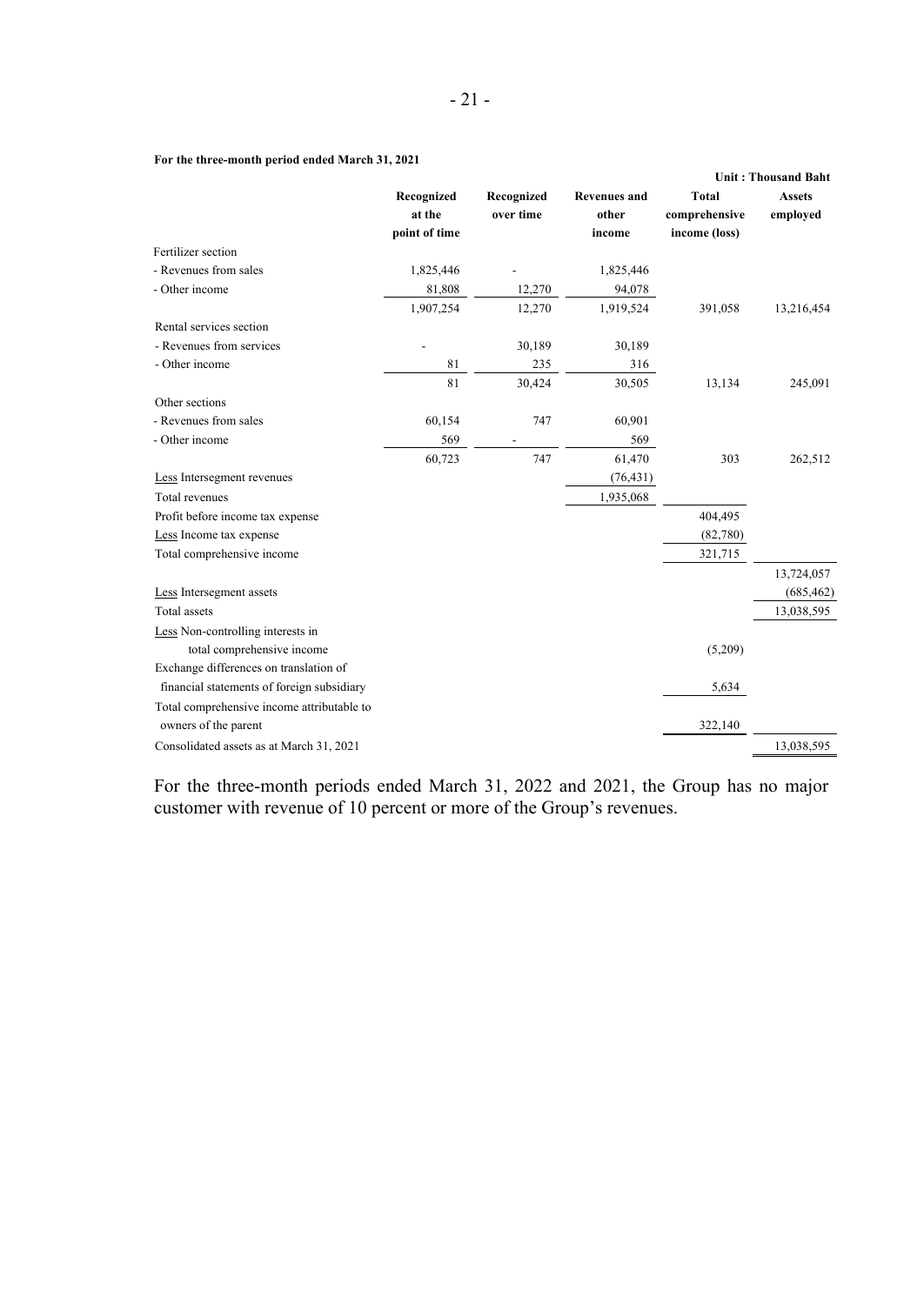# **22. DISCLOSURE OF FINANCIAL INSTRUMENTS**

# 22.1 Forward exchange contracts

As at March 31, 2022 and December 31, 2021, the Group entered into various forward exchange contracts with local financial institutions to hedge certain portions of their assets and liabilities denominated in foreign currencies. The details of such contracts and fair values of the financial instruments are as follows:

| Forward exchange purchase contracts |            |                      |                           | The remaining    | Net fair value                           | <b>Fair value</b> |  |
|-------------------------------------|------------|----------------------|---------------------------|------------------|------------------------------------------|-------------------|--|
|                                     | Currency   | Amount<br>(Thousand) | Average<br>Rate<br>(Baht) | period<br>(days) | gain (loss)<br><b>(Thousand</b><br>Baht) | hierarchy         |  |
| As at March 31, 2022                |            |                      |                           |                  |                                          |                   |  |
| The Company                         | <b>USD</b> | 68,871               | 33.1893                   | $46 - 361$       | (9, 461)                                 |                   |  |
| <b>Subsidiaries</b>                 | <b>USD</b> | 1,111                | 33.2734                   | $35 - 187$       | (61)                                     | Level 2           |  |
| As at December 31, 2021             |            |                      |                           |                  |                                          |                   |  |
| The Company                         | <b>USD</b> | 12.018               | 33.1356                   | $56 - 300$       | (1,591)                                  |                   |  |
| <b>Subsidiaries</b>                 | <b>USD</b> | 1,490                | 33.2734                   | $48 - 167$       | (233)                                    | Level 2           |  |

| Forward exchange sell contracts |            |                      |                           | The remaining    | Net fair value                    | <b>Fair value</b> |  |
|---------------------------------|------------|----------------------|---------------------------|------------------|-----------------------------------|-------------------|--|
|                                 | Currency   | Amount<br>(Thousand) | Average<br>Rate<br>(Baht) | period<br>(days) | gain (loss)<br>(Thousand<br>Baht) | hierarchy         |  |
| As at March 31, 2022            |            |                      |                           |                  |                                   |                   |  |
| The Company                     | <b>USD</b> | 8,060                | 33.2157                   | $54 - 351$       | (625)                             | Level 2           |  |
| As at December 31, 2021         |            |                      |                           |                  |                                   |                   |  |
| The Company                     | <b>USD</b> | 10,583               | 32.6698                   | $32 - 358$       | 9,595                             | Level 2           |  |

# 22.2 Assets and liabilities in foreign currencies

As at March 31, 2022 and December 31, 2021, the Group has assets and liabilities in foreign currencies which part of them are entered into various forward exchange contracts to hedge certain portions of their assets and liabilities denominated in foreign currencies as follows:

| Unit: Thousand<br><b>Foreign assets</b> |            |  |
|-----------------------------------------|------------|--|
|                                         |            |  |
|                                         |            |  |
| <b>USD</b>                              | 6,152      |  |
| <b>USD</b>                              | 3,526      |  |
| <b>MMK</b>                              | 1,726,377  |  |
|                                         |            |  |
| <b>USD</b>                              | 9,386      |  |
| <b>USD</b>                              | 2,098      |  |
| <b>MMK</b>                              | 10,218,933 |  |
|                                         |            |  |